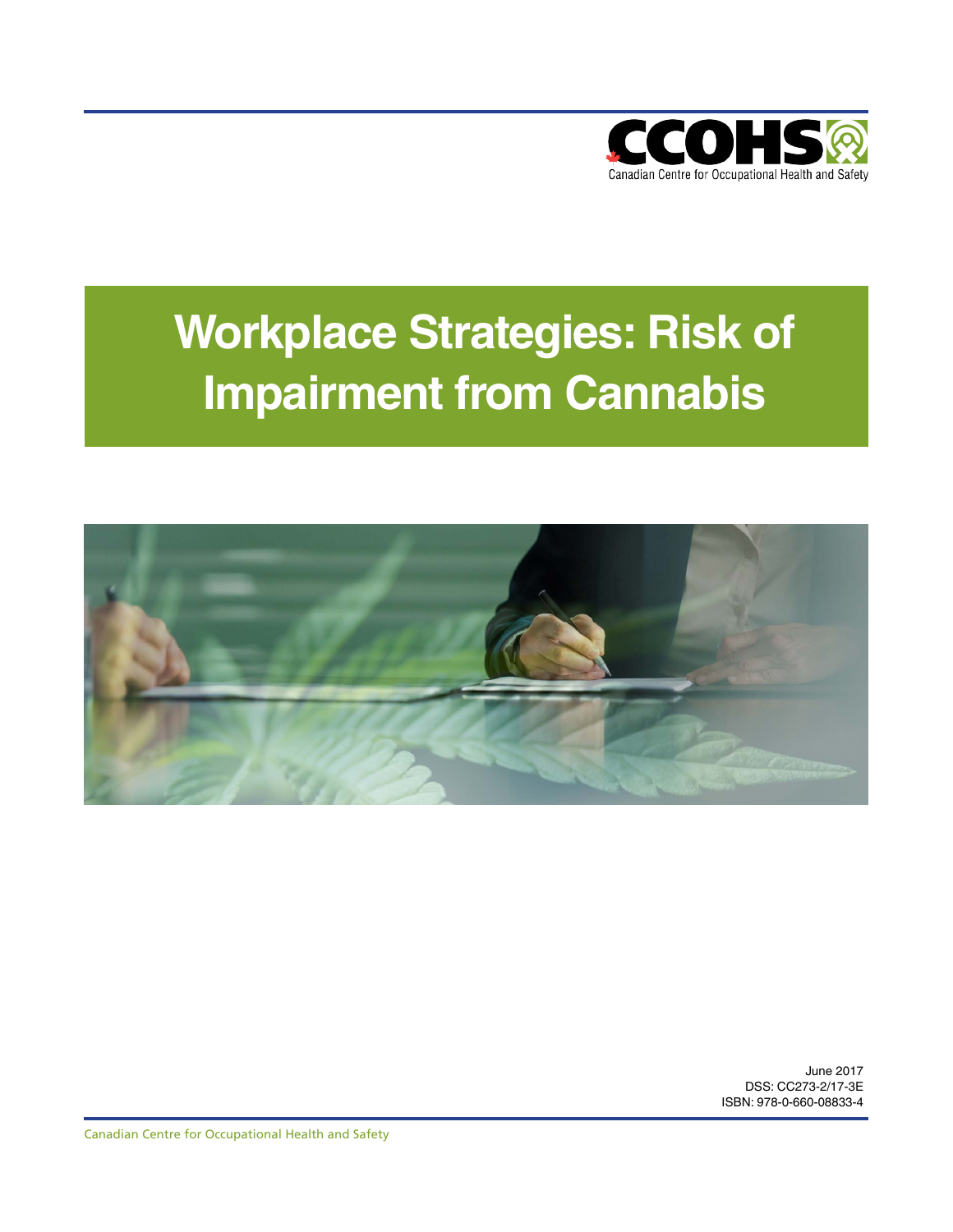# **CONTENTS**

| Experiences of Other Jurisdictions that have Decriminalized |
|-------------------------------------------------------------|
|                                                             |
|                                                             |
|                                                             |
|                                                             |
|                                                             |
|                                                             |
|                                                             |
|                                                             |
|                                                             |
|                                                             |
|                                                             |
|                                                             |
|                                                             |
|                                                             |
|                                                             |
|                                                             |
|                                                             |
|                                                             |
|                                                             |
|                                                             |
| Supportive Medical Information for Accommodation 18         |
|                                                             |
|                                                             |
|                                                             |
|                                                             |
|                                                             |
|                                                             |
|                                                             |
| Comprehensive Workplace Health Policy and Program23         |
|                                                             |
|                                                             |
| Appendix A: Sample Workplace Policy Regarding Substance     |
|                                                             |
|                                                             |
|                                                             |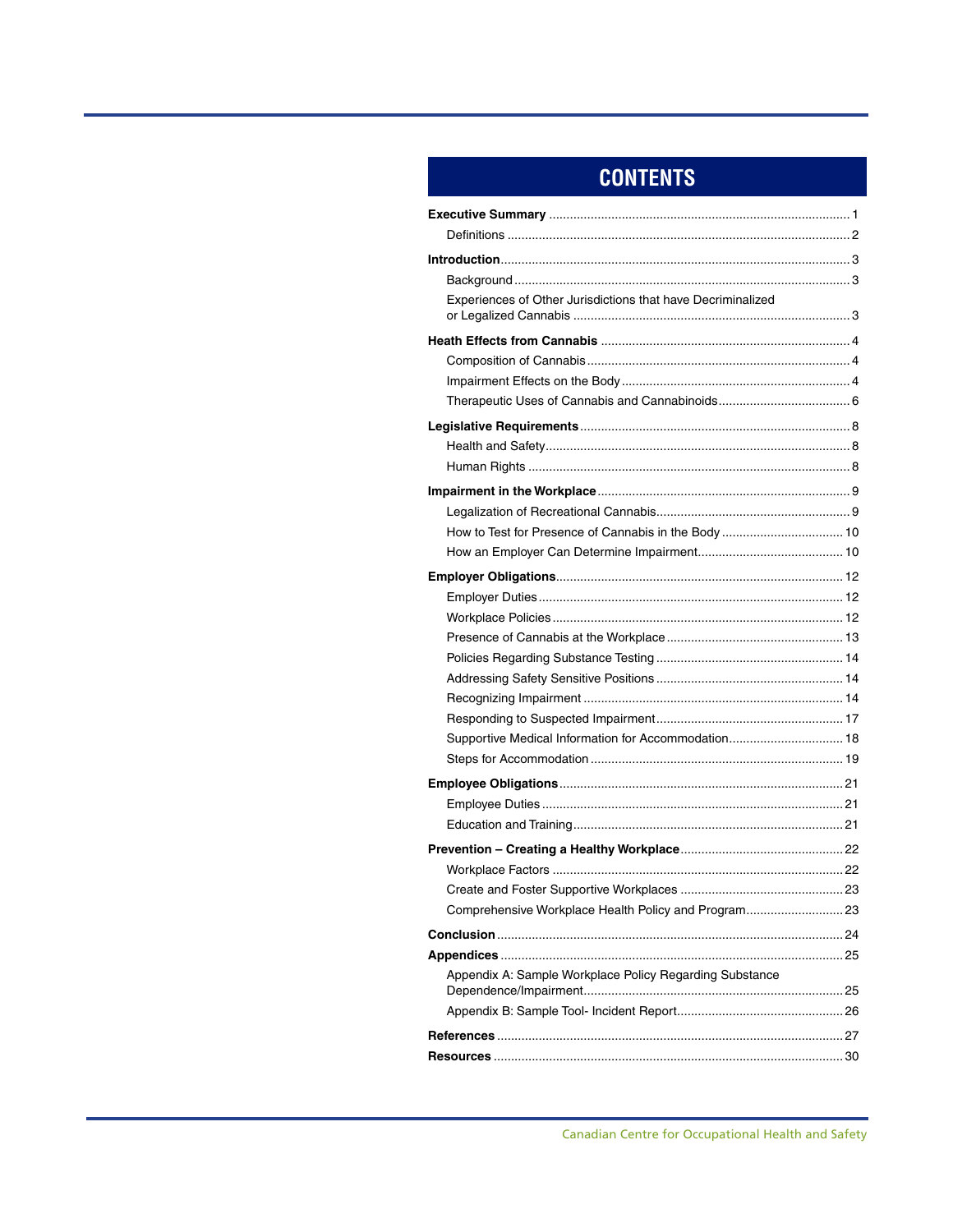### **EXECUTIVE SUMMARY**

<span id="page-2-0"></span>Impairment in the workplace can have severe consequences. There are many sources of impairment such as fatigue, use of drugs (over the counter, prescription, illicit), consumption of alcohol, etc. This White Paper discusses the implications associated with the use of cannabis for both therapeutic and recreational purposes. The key steps to reducing the impact of impairment on the workplace are to have appropriate mechanisms in place, to provide clear guidance to all workplace parties, and to apply workplace policies and programs using a fair and consistent approach.

This White Paper presents information and recommendations for employers, employees, and others interested in workplace health and safety including how to:

- address the potential for impairment as part of a hazard assessment,
- establish a concise policy and program on the use of any substance that can cause impairment,
- determine the actions the workplace will take regarding impairment,
- implement accommodation practices where necessary (including for therapeutic needs, and substance dependence), and
- create a supportive healthy and safe workplace.

Currently, there are limited means to determine impairment from cannabis through testing. In addition, substance testing is generally considered discriminatory on the basis of disability and perceived disability and it is only recommended in specific situations (e.g., safety sensitive work) by organizations such as the Canadian Human Rights Commission. Employers must provide training to supervisors and employees on the impact of impairment, and how to recognize and respond to possible signs of impairment.

### **Notes:**

- 1. CCOHS does not endorse the use of, nor make a moral statement, about the use of cannabis.
- 2. This document does not refer to any jurisdiction specific occupational health and safety legislation or to any human rights legislation. Where recommendations are made, they are intended as good or promising practices. For legal interpretation, contact the relevant jurisdiction or body.
- 3. This document also does not directly address any methods used for determining impairment (e.g., testing methods).
- 4. In the case of a unionized environment, always reference collective agreements and seek advice from union representatives.
- 5. This document also does not address any possible health and safety concerns for those who manufacture or sell cannabis.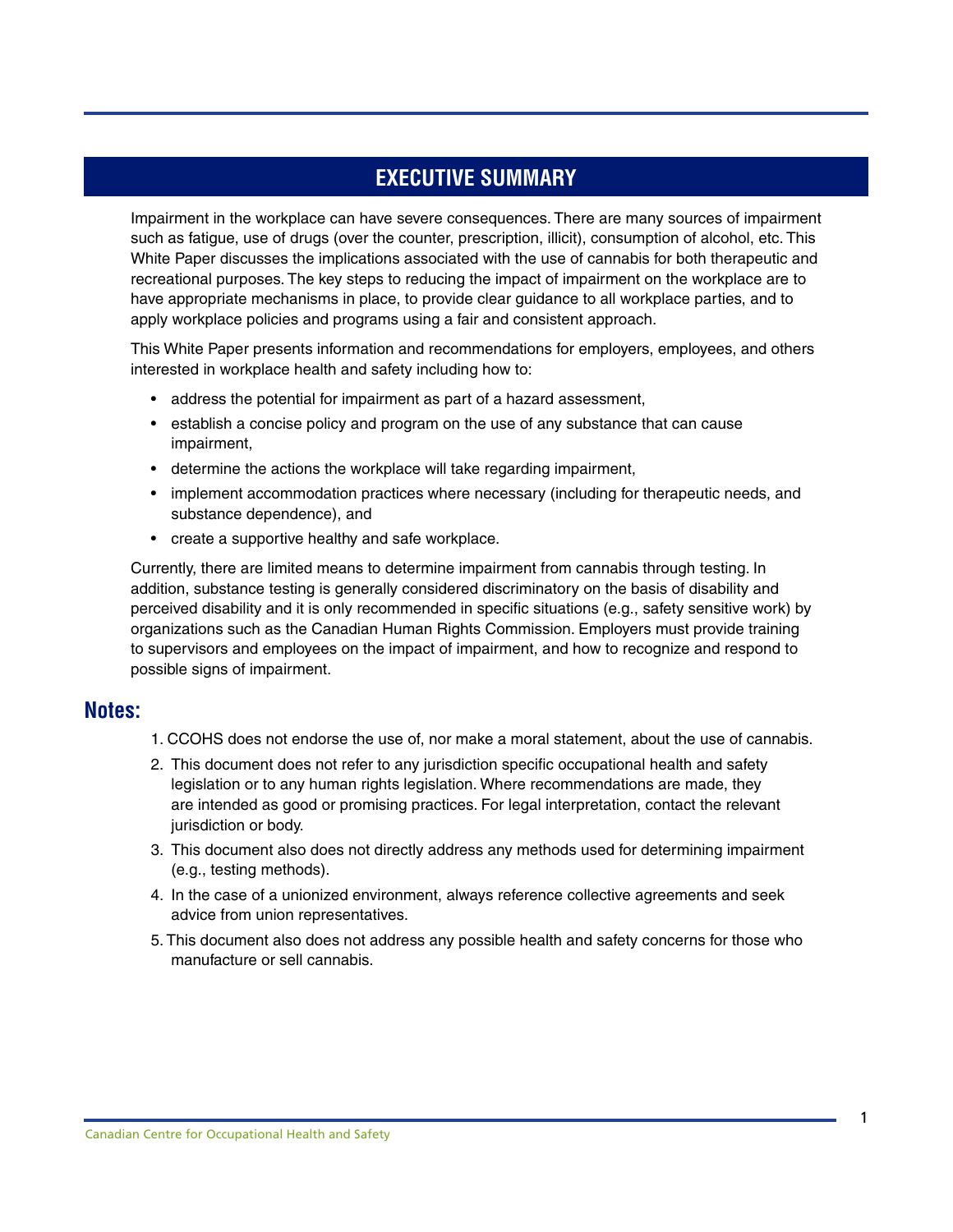### <span id="page-3-0"></span>**Definitions**

**Disability** – While there is not one single definition used across jurisdictions or industries, disability can be defined as: Any previous or existing mental or physical disability and includes disfigurement and previous or existing dependence on alcohol or a drug. (*Canadian Human Rights Act*, 1985)

**Discrimination** – An action or a decision that treats a person or a group negatively for reasons such as their race, age or disability. (Canadian Human Rights Commission (CHRC), (2013))

**Impairment** – While not formally defined by the Canadian Human Rights Commission in "Impaired at Work: A Guide to Accommodating Substance Dependence" (CHRC, 2017a), the appearance of impairment at work is described as: "(e.g. odor [sic] of alcohol or drugs, glassy or red eyes, unsteady gait, slurring, poor coordination)."

**Safety sensitive positions** – While there is not one single definition used across jurisdictions or industries, the Canadian Human Rights Commission (2017a) defines a safety-sensitive position as one which "if not performed in a safe manner, can cause direct and significant damage to property, and/or injury to the employee, others around them, the public and/or the immediate environment". Positions involving safety sensitive decisions would also be included.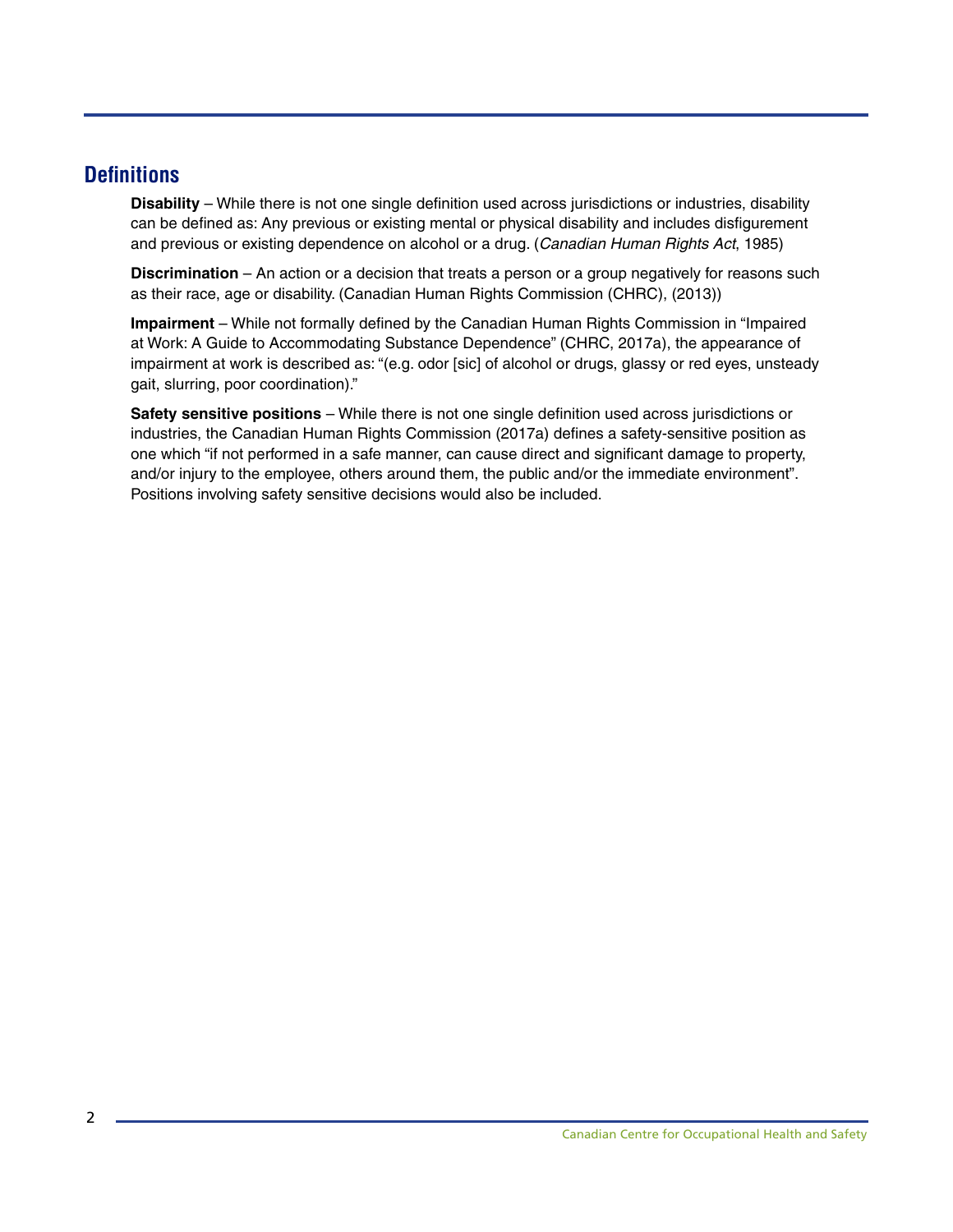## **INTRODUCTION**

<span id="page-4-0"></span>Cannabis, also referred to as marijuana/marihuana, weed, pot, grass, and many other terms, is a tobacco-like greenish or brownish material consisting of the dried flowering, fruiting tops, and leaves of plants from the *Cannabis* family.

The use of cannabis as a therapeutic treatment has been legal in Canada as of 2001. It has also been announced that the sale and use of recreational cannabis will become legal in Canada, with a target date of on or before July 1, 2018.

This White Paper presents information and recommendations on the impact of these changes for employers, employees, and others interested in workplace health and safety. Employers will have the duty to assess each situation and determine the effect on the workplace, and the possibility of fulfilling the duty to accommodate in terms of therapeutic use and substance dependence.

### **Background**

The World Health Organization (2016) states "Cannabis is globally the most commonly used psychoactive substance under international control. In 2013, an estimated 181.8 million people aged 15-64 years used cannabis for nonmedical purposes globally."

The Government of Canada (2015) states that a UNICEF report published in 2013 ranked Canada highest amongst all nations in terms of rates of cannabis use among youth.

The Centre for Addiction and Mental Health (2014) states: "Canada has one of the highest rates of cannabis use in the world. More than 40% of Canadians have used cannabis in their lifetime and about 10% have used it in the past year. No other illegal drug is used by more than 1% of Canadians every year." The Canadian Tobacco, Alcohol and Drugs Survey from 2015 (as published in 2017) reports similar statistics that over 44% have used cannabis in their lifetime, and over 12% have used it in the past year.

Regardless of its legalization for recreational uses, cannabis use may impact the workplace.

### **Experiences of Other Jurisdictions that have Decriminalized or Legalized Cannabis**

Within a legal context, "decriminalization" means that it is illegal to use or possess cannabis, for example, but some criminal charges are replaced by fines or other penalties (e.g., a person may be fined for having a small quantity on their person versus being jailed). Legalization of a substance is different. "Legalization" includes allowing certain amounts to be held and grown by a person, and includes the government's ability to licence, regulate, and tax both the products and sale locations.

While approximately 20 countries have decriminalized cannabis, the jurisdictions that have formally legalized cannabis for recreational purposes are the country of Uruguay, and within the United States of America, the eight jurisdictions of Colorado, Alaska, Oregon, Washington, Maine, Nevada, Massachusetts, and the District of Columbia (as of January 2017).

In Canada, the impact on the workplace when the use of recreational cannabis is legalized is unknown. Legalization will not necessarily change existing workplace policies, but it is generally felt that, at least initially, more people may use cannabis when there is a regulated market for adult use.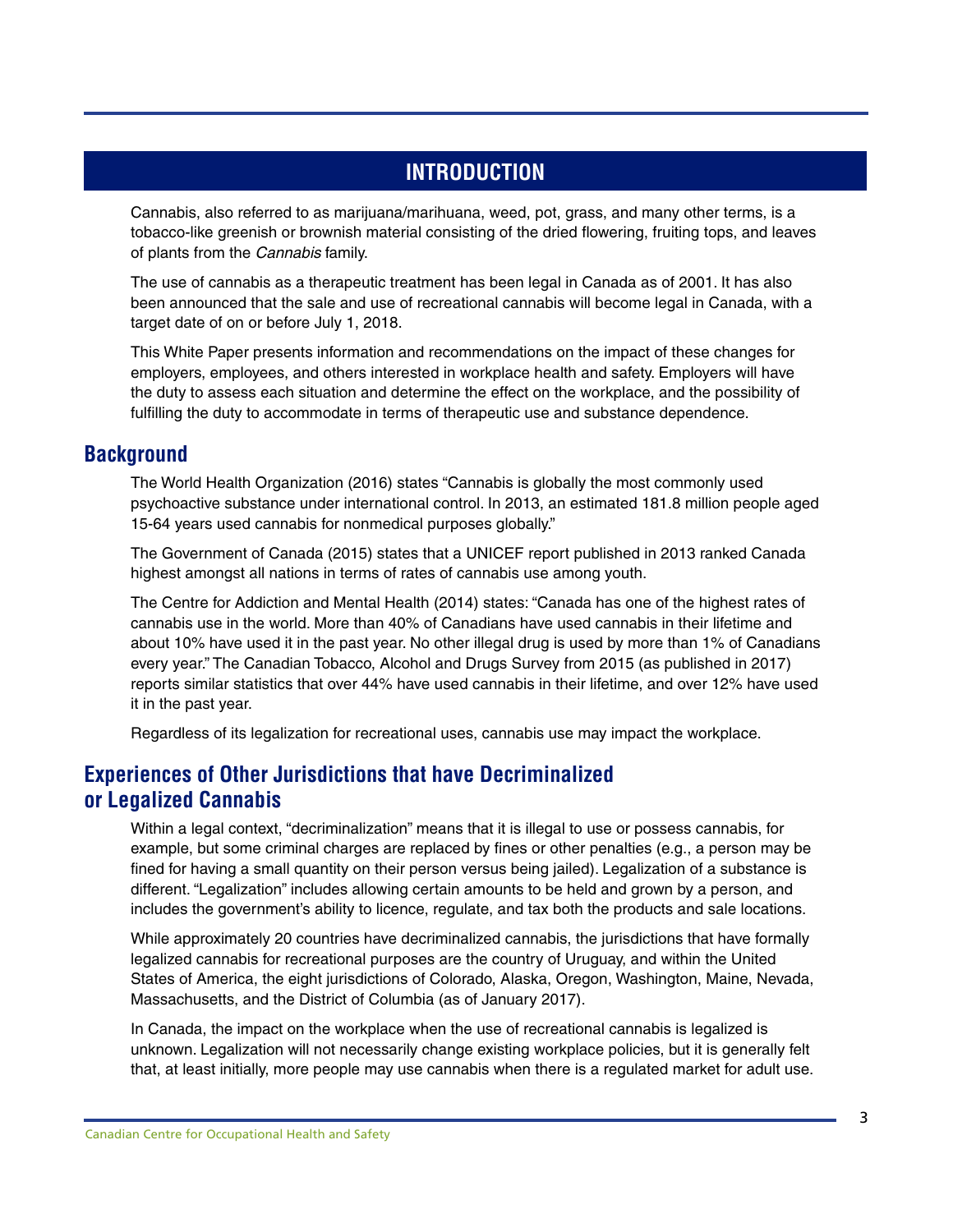# **HEALTH EFFECTS FROM CANNABIS**

### <span id="page-5-0"></span>**Composition of Cannabis**

Cannabis contains hundreds of chemical substances, among which over 100 are known cannabinoids. Cannabinoids are a class of chemical compounds that act on receptors in cells in the brain and body. Delta-9-tetrahydrocannabinol (THC) is the most studied component of cannabis and is the chemical responsible for the psychoactive effect or "high". Another key component, cannabidiol (CBD) may be useful in treating treatment-resistant epilepsy in children and adults. CBD does not produce a high. Some low THC strains have been used in patients with chronic pain who do not want the psychoactive effect. (Goldsmith et al., 2015)

Cannabis is most often inhaled as smoke as a dried herbal product, either alone or as a concentrate mixed with tobacco, but it can also be vaporized. The flower of the cannabis plant can be made into a variety of products, including:

- dried herbal material (i.e., "marijuana"),
- oil (e.g., "hash oil"),
- hash (i.e., compressed resin),
- concentrates (e.g., "shatter"), or
- foods and beverages containing extracts of cannabis. (Government of Canada, 2015)

Cannabis can also be ingested by pill form or in food, or absorbed through the skin via creams, salves, or skin patches.

### **Impairment Effects on the Body**

When inhaling cannabis, the chemicals in the smoke pass from the lungs into the blood, which carries the chemicals throughout the body and to the brain. The effects of cannabis are delayed if it is ingested instead of smoked, because the chemicals must first pass through the digestive system.

Users have varying sensitivity to the effects of THC. Regardless of method of consumption, the effects are the same. In general, effects may include: (Health Canada, 2016a)

- dizziness, drowsiness, feeling faint or lightheaded, fatigue, headache
- impaired memory and disturbances in attention, concentration and ability to think and make decisions
- disorientation, confusion, feeling drunk, feeling abnormal or having abnormal thoughts, feeling "too high", feelings of unreality, feeling an extreme slowing of time
- suspiciousness, nervousness, episodes of anxiety resembling a panic attack, paranoia (loss of contact with reality), hallucinations (seeing or hearing things that do not exist)
- impairment of motor skills, and perception, altered bodily perceptions, loss of full control of bodily movements, falls
- dry mouth, throat irritation, coughing
- worsening of seizures
- hypersensitivity (worsening of dermatitis or hives)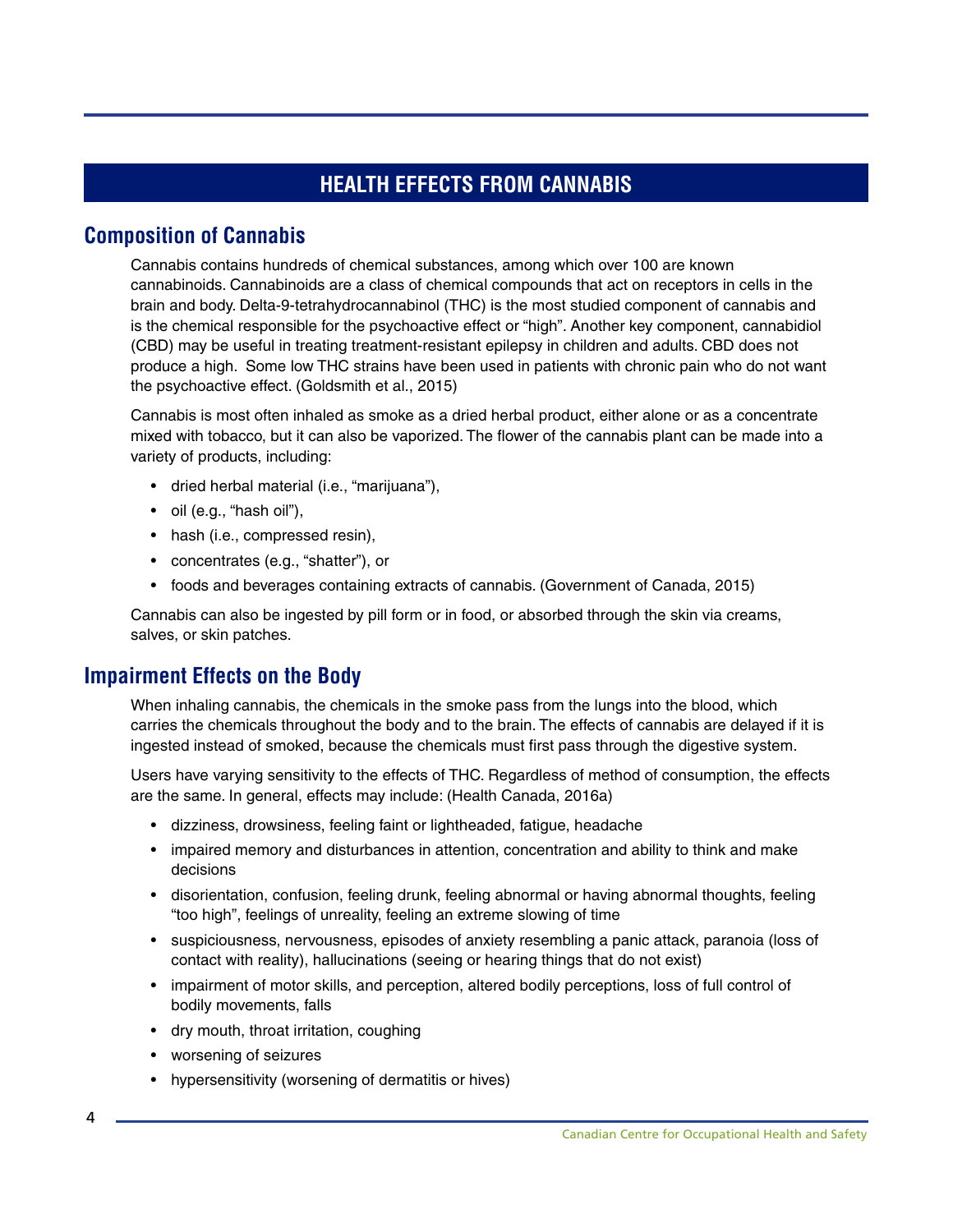- higher or lower blood levels of certain medications
- nausea, vomiting
- fast heartbeat

As Health Canada (2016a) states "Using cannabis or any cannabis product can impair your concentration, your ability to think and make decisions, and your reaction time and coordination. This can affect your motor skills, including your ability to drive. It can also increase anxiety and cause panic attacks, and in some cases cause paranoia and hallucinations." These effects have been noted to last as long as 24 hours. The National Academies of Sciences, Engineering and Medicine (2017) reports that there is moderate evidence of a statistical association between cannabis use and the impairment in the cognitive domains of learning, memory and attention (acute cannabis use).

Effects of cannabis for an average user and average dose will vary. Health Canada (2016b) states:

"Patients with no prior experience with cannabis and initiating such therapy for the first time are cautioned to begin at a very low dose (e.g. 1 mg THC) and to immediately stop therapy if unacceptable or undesirable side effects occur."

#### and

"With inhalation (smoking, vaporizing), effects may be felt within a few minutes of dosing and will generally peak within 30 mins. Acute effects generally last between 2 and 4 hours but may be longer (e.g. 24 hours). With oral ingestion (e.g. oils, foods, capsules), acute effects may begin to be felt as quickly as 30 mins and as late as 3 or 4 hours after administration. This variability in timing depends on a number of factors (e.g. amount of food in stomach). It is prudent to wait a minimum of 2 hours between administration of single doses of oral products to avoid possible overdosing. Acute effects generally peak between 3 and 4 hours after dosing and can last up to 8 hours or longer (e.g. 12–24 hours). With topical application, it is not known how long it takes for potential therapeutic effects to appear, nor how long they last. There have been reports of hypersensitivity reactions (e.g. rashes, itching) when skin has come into contact with cannabis."

Similar impairment times are cited by a Joint Guidance Statement of the American Association of Occupational Health Nurses and the American College of Occupational and Environmental Medicine. (Phillips, 2015) The American College of Occupational and Environmental Medicine also caution that there are few reliable studies, and many studies in the past were conducted when cannabis typically had lower THC concentrations. The American College of Occupational and Environmental Medicine states:

"The majority of studies of impairment related to driving and cognition show return to a generally nonimpaired state within 3 to 6 hours after smoking cannabis among occasional recreational users.",

#### and

"Impaired behavior from acute use differs between occasional users and long-term users. There is good evidence that chronic frequent cannabis users exhibit less impairment from acute THC than do occasional users, but the degree to which impairment is mitigated in safety-sensitive activities is unclear."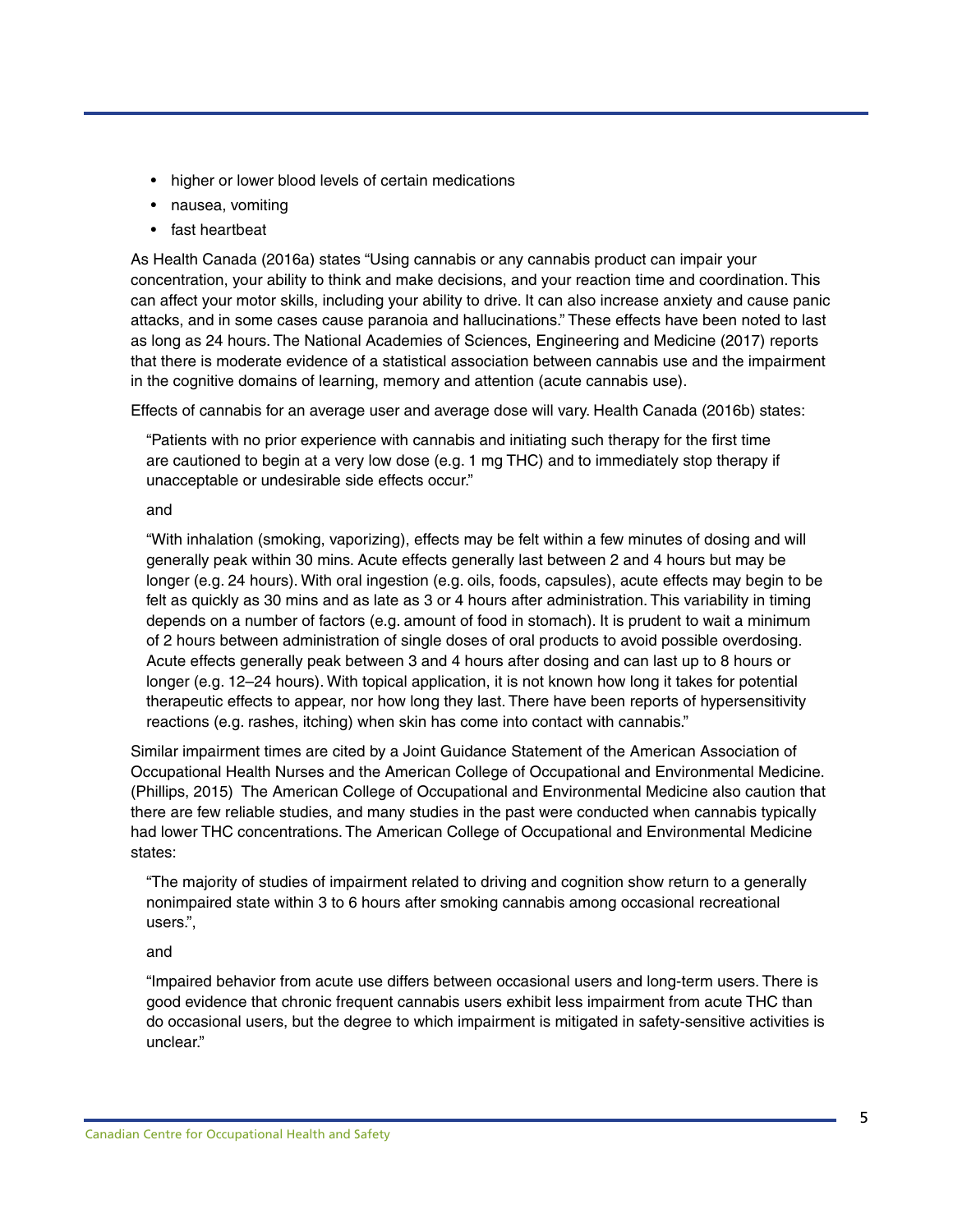<span id="page-7-0"></span>Also noting that the length of time for impairment is unclear is Goldsmith, et al (2015), who state:

"Although definitive conclusions about the acute and lingering effects of the drug have been elusive, there is now a large body of evidence to support the persistence of neurocognitive impairment lasting from hours to weeks."

and

"The findings on transportation safety have been generalized through other lines of research. These include tests demonstrating that, at very high dose, the drug causes persistent, negative effects on verbal and visual memory, executive functioning, visuoperception, psychomotor speed, and manual dexterity. This level of use was shown to be associated with decrements in neurocognitive performance even after 28 days of abstinence. This persistence is generally linked to very heavy use of the drug. Although other reports suggest that neurocognitive and withdrawal affects do not extend beyond 25 days, performance and safety could conceivably be compromised even after a several-week period of abstinence."

There is also a significant combination effect when cannabis is consumed with alcohol, leading to a greater level of intoxication and motor control problems than when either substance is consumed alone. (Harris, 2016) Impairment may also be made worse when cannabis is consumed with other central nervous system (CNS) depressants such as benzodiazepines, barbiturates, opioids, antihistamines, or muscle relaxants. (Health Canada, 2013)

The National Health Service (NHS) (2016) in the United Kingdom indicates that data from a urine sample for THC reveal the following:

- an occasional or first-time user would probably test positive up to four days after last using
- a frequent user would probably test positive up to ten days after last using
- a very heavy user could test positive up to one to two months after last using

### **Therapeutic Uses of Cannabis and Cannabinoids**

In an evidence review, the National Academies of Sciences, Engineering and Medicine (2017) report the following conclusions about the therapeutic effects of cannabis and cannabinoids:

Conclusive or substantial evidence that cannabis or cannabinoids are effective for:

- the treatment of chronic pain in adults
- as antiemetics (drugs taken to prevent or treat nausea and vomiting) in the treatment of chemotherapy-induced nausea and vomiting (oral cannabinoids)
- for improving patient-reported multiple sclerosis spasticity symptoms (oral cannabinoids)

Moderate evidence that cannabis or cannabinoids are effective for:

• improving short-term sleep outcomes in individuals with sleep disturbance associated with obstructive sleep apnea syndrome, fibromyalgia, chronic pain, and multiple sclerosis (cannabinoids, primarily nabiximols)

Limited evidence for:

- increasing appetite and decreasing weight loss associated with HIV/AIDS (cannabis and oral cannabinoids)
- improving clinician-measured multiple sclerosis spasticity symptoms (oral cannabinoids)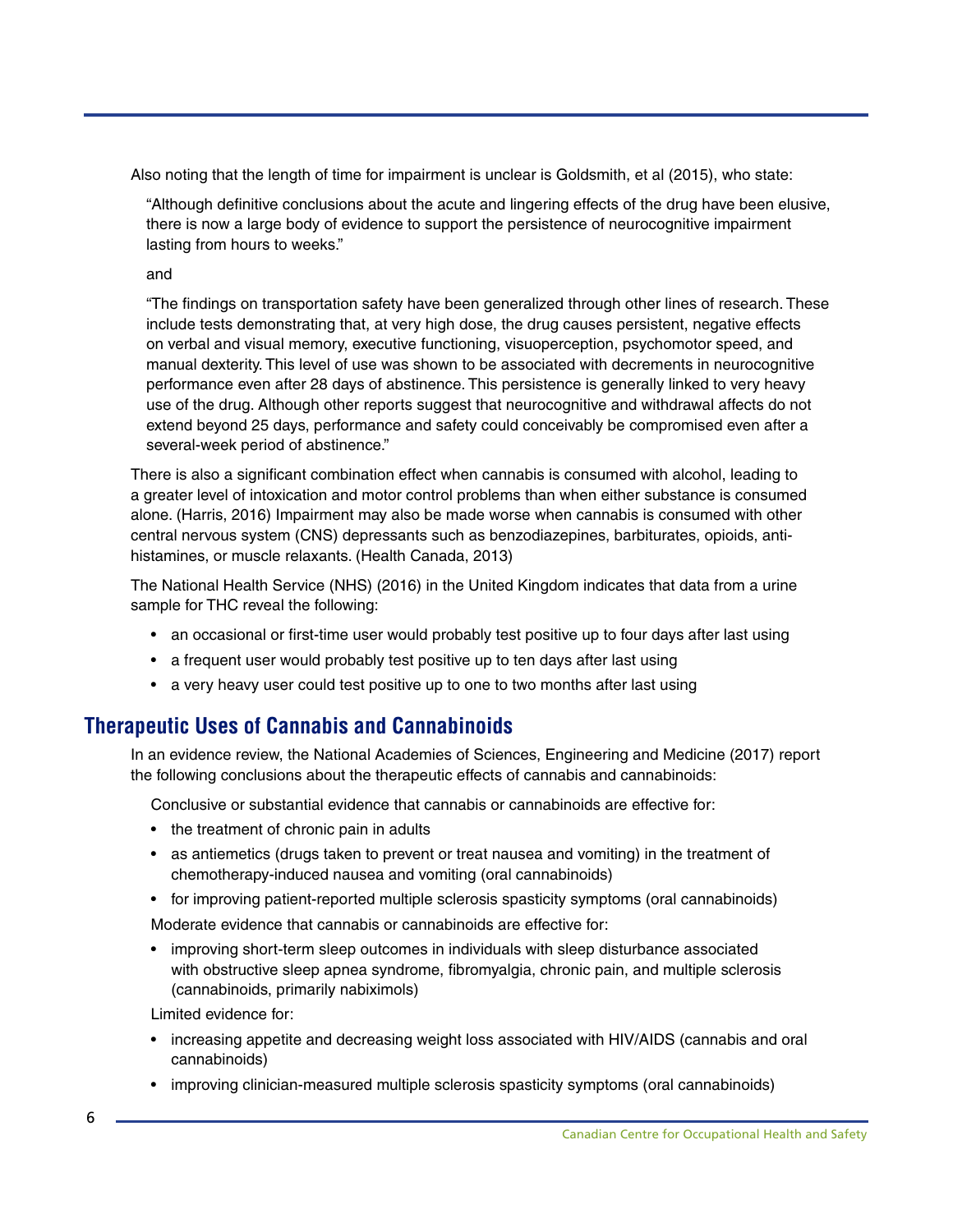- improving symptoms of Tourettes syndrome (THC capsules)
- improving anxiety symptoms, as assessed by a public speaking test, in individuals with social anxiety disorders (cannabiniol)
- improving symptoms of posttraumatic stress disorder (nabilone; a single, small fair quality trial)

The National Academies of Sciences, Engineering and Medicine (2017) also report that there is substantial evidence of a statistical association between cannabis smoking and:

- worsening respiratory symptoms and more frequent chronic bronchitis episodes (associated with long-term cannabis smoking),
- increased risk of motor vehicle crashes,
- maternal cannabis smoking and lower birth weight of offspring, and
- development of schizophrenia and other psychoses, with the highest risk among the most frequent users.

In Canada, commercial production and distribution of cannabis for therapeutic purposes is regulated under the Federal *Access to Cannabis for Medical Purposes Regulations* (SOR/2016-230). However, as Health Canada (2016a) states "There is no scientifically defined dose of cannabis for any specific medical condition." and "Dosing remains highly individualized and relies greatly on titration (i.e., finding the right dose where potential therapeutic effects are maximized while adverse effects are minimized). The current available information suggests most individuals use less than 3 grams daily of dried marijuana, whether that amount is taken orally, inhaled, or a combination of both."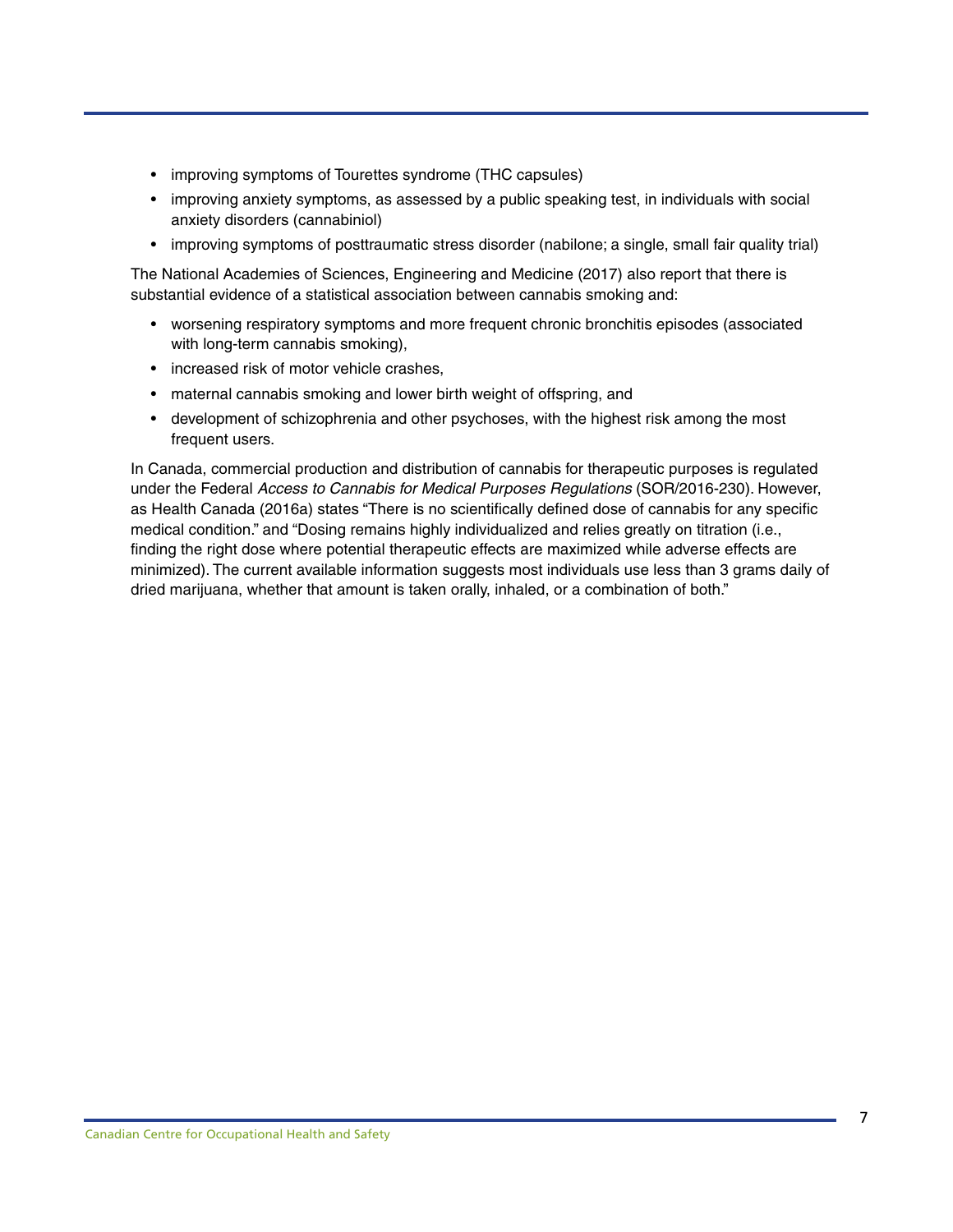### **LEGISLATIVE REQUIREMENTS**

### <span id="page-9-0"></span>**Health and Safety**

As per Occupational Health and Safety legislation across Canada, employers have a duty to provide a safe work environment and take all reasonable precautions to protect the health and safety of employees and others in the workplace. This duty is known as due diligence. Due diligence is the level of judgement, care, prudence, determination and activity that a person would reasonably be expected to do under particular circumstances. Reasonably practicable has been described by the Labour Program (Canada) as taking precautions that are not only possible, but that are also suitable or rational, given the particular situation. Determining what should be done is usually done on a case by case basis. This concept is similar in other jurisdictions.

To exercise due diligence, an employer should work with the health and safety committee to create and implement a plan that identifies possible workplace hazards, including the impacts of possible impairment, and carries out the appropriate corrective action to prevent incidents or injuries.

### **Human Rights**

If an employee has a diagnosed medical condition or disability, employers have the duty to accommodate that individual.

First, as with any diagnosed medical condition or treatment plan, if an employee self-discloses or if it is determined that they are taking medications (including cannabis for therapeutic reasons) that may cause impairment or result in diminished functionality, the employer has a duty to accommodate.

Second, under the Canadian Human Rights Act dependence on drugs and or alcohol – referred to as substance dependence – is classified as a disability. For example, the employee with a substance dependence disability should be accommodated, such as being permitted to do their job (or assigned to other work as appropriate) while they are seeking treatment for their dependence.

Accommodation must be attempted. However, if the accommodation would be cost prohibitive or create health or safety risks, then undue hardship to the employer may be considered by courts or tribunals in human rights matters. (CHRC, 2017b) Employers must be able to prove undue hardship and demonstrate quantifiably that they have taken all reasonable measures to provide accommodation. To demonstrate undue hardship, consideration would be given to:

- the cost of the accommodation (e.g., so substantial that the accommodation would alter the essential nature of the enterprise)
- the change to the structure/organization of work (e.g., so significant that the change would substantially affect the organization's viability)
- the resulting risk to health or safety

As there is not a standard definition of undue hardship, each case would be assessed independently.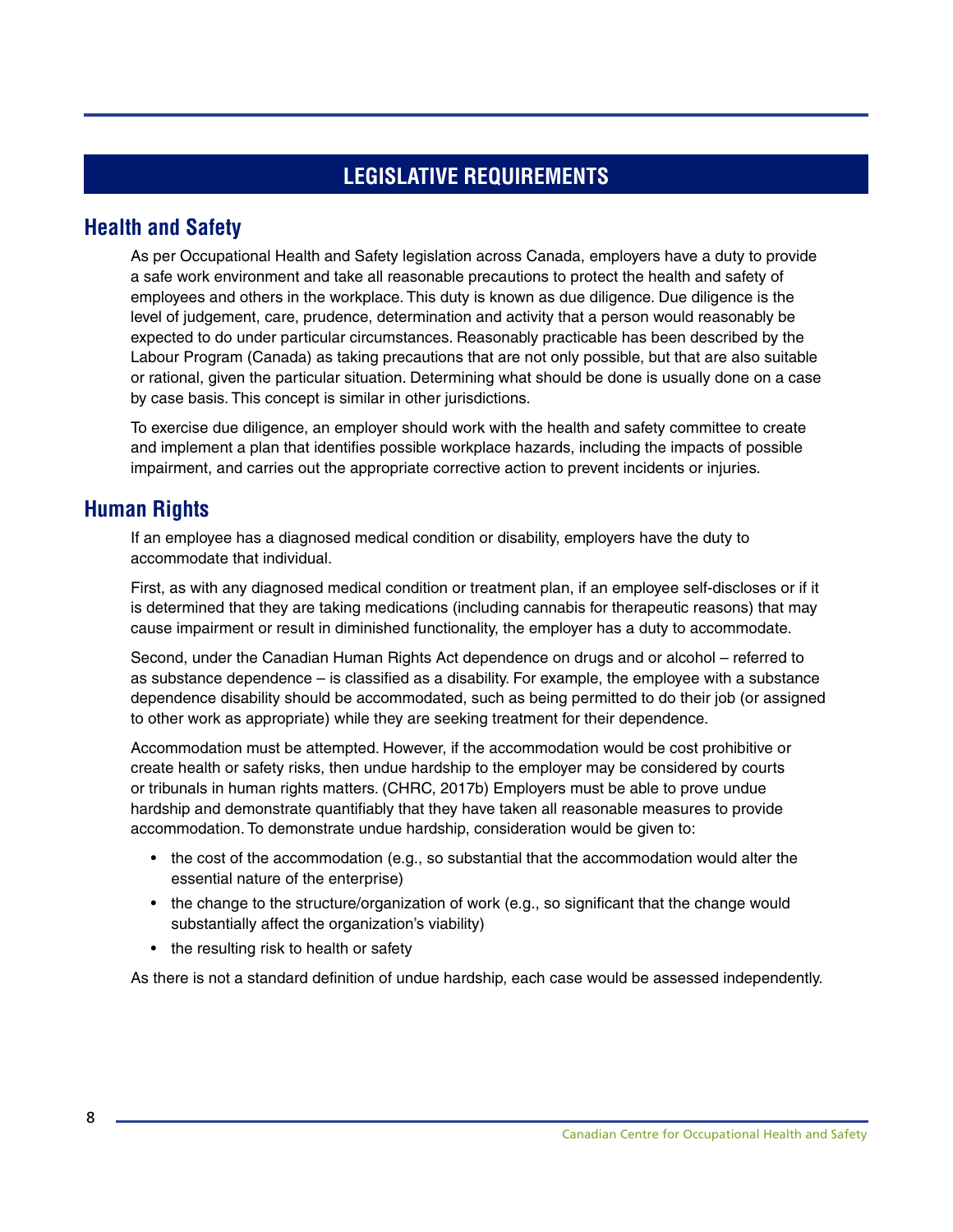# **IMPAIRMENT IN THE WORKPLACE**

### <span id="page-10-0"></span>**Legalization of Recreational Cannabis**

A task force report "A Framework for the Legalization and Regulation of Cannabis in Canada: The final report of the task force on cannabis legalization and regulation" was released in November 2016 with a series of recommendations. The legalization of cannabis is anticipated to allow for regulation of the product, where/how it is sold, and for certain amounts to be held and grown by a person. Legalization can provide for a mechanism to standardize serving sizes and potency. (Government of Canada, 2015)(Goldsmith, et al. 2015) The Task Force reviewed the implications to workplace safety, and made three main recommendations:

- Facilitate and monitor ongoing research on cannabis and impairment, considering implications for occupational health and safety policies
- Work with existing federal, provincial and territorial bodies to better understand potential occupational health and safety issues related to cannabis impairment
- Work with provinces, territories, employers and labour representatives to facilitate the development of workplace impairment policies. (Government of Canada, 2016)

These recommendations centred around the need for further research on cannabis and impairment, and what that would mean for the workplace. As each jurisdiction in Canada has their own health and safety regulatory agency, there is a need to work with these governing bodies and to facilitate the development of workplace impairment policies. While it was not a formal recommendation, there was also an expressed need for further research related to testing for impairment and how to determine impairment. There was also a comment pertaining to access to services from a personal health resources perspective.

Also of note, research has shown that the current average level of THC in products is between 12-15%, up from an average of 3% in the 1980s. Higher concentration products are available (e.g., "shatter" can have levels as high as 80-90%).

Colorado experienced an issue with doses within non-dried products (e.g., "baked goods"). Overdoses were experienced with food products because the dose per unit was not clearly regulated or indicated. In some cases, 10% (1/10th) of a cookie contained what would be considered a dose of THC. (Ghosh, et al., 2015) Steps were taken to remedy this issue and to regulate the dose per item. (Fraser, 2016) (Government of Canada, 2015)

Legalization would allow for control of production practices, for example by not allowing the use of certain ingredients, resulting in safer products though testing and monitoring of both cannabis and non-cannabis ingredients. In a Globe and Mail report, products currently marked as "medicinal" and available from a various dispensaries in Toronto were tested for contaminants. (Robertson, et al, 2016) Three of the nine products tested would not pass safety standards currently set by Health Canada for regulated therapeutic cannabis. Contaminants included bacteria, yeast, mould, and other chemicals (e.g., pesticides, lead, ammonia and formaldehyde). (Ghosh, et al., 2015)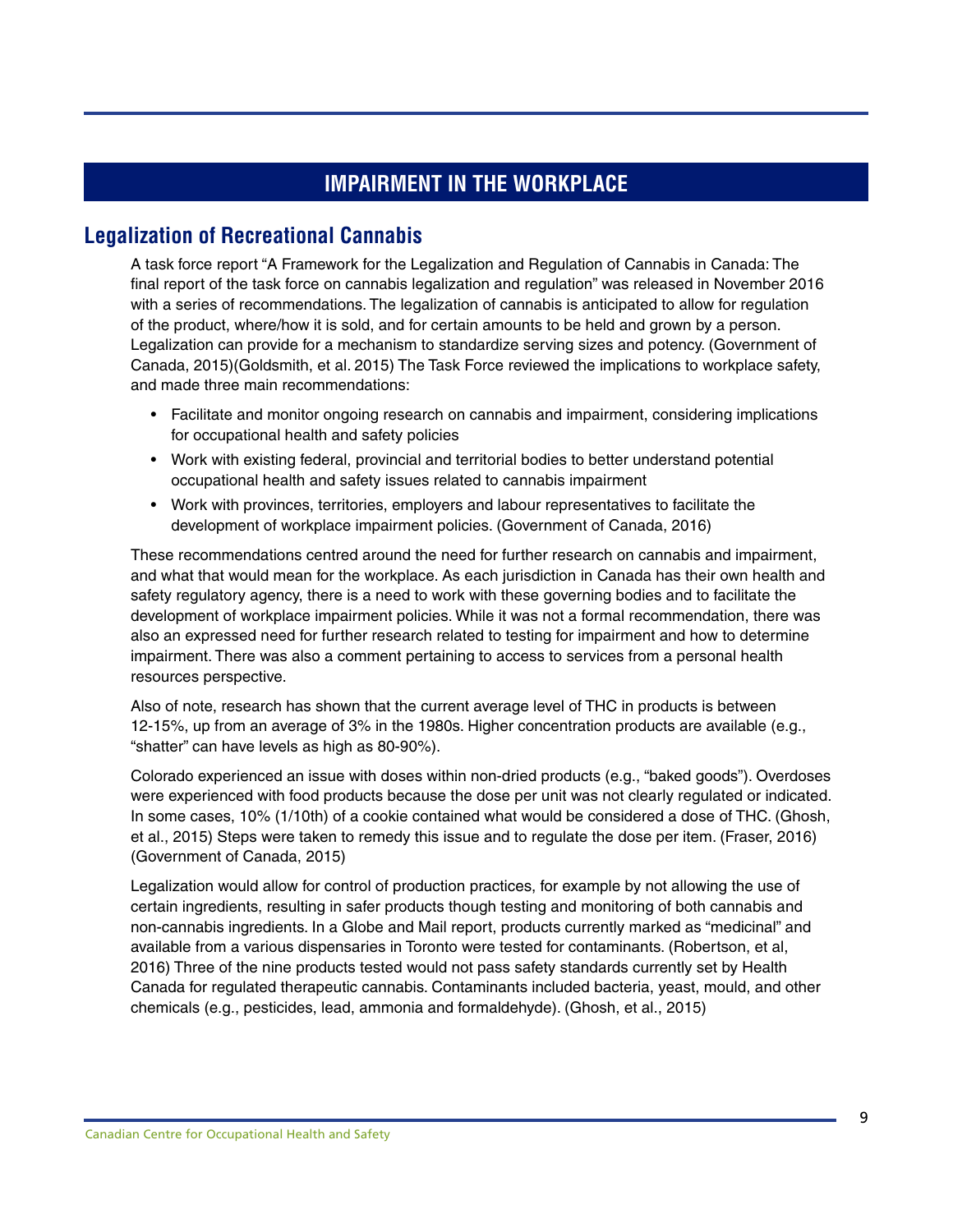### <span id="page-11-0"></span>**How to Test for Presence of Cannabis in the Body**

Currently, there are limited means to determine impairment from cannabis through testing methods. Most testing methods have been explored in terms of testing for impairment while driving. The Government of Canada (2015) states that "In contrast to alcohol, there is currently no roadside "breathalyzer"-type test to detect impairment with marijuana." Roadside testing tools to measure THC in a driver's system are in development. (Department of Justice, 2017)

Biological testing can include the analysis of blood, breath, urine or saliva for THC. Oral fluid screening (saliva) devices are currently the most advanced type of test, and can signal recent use. To screen for the individual's functional ability, police have also used a "standard field sobriety test" which includes a horizontal gaze test, walk and turn test, and one leg stand test. (Harris, 2016)

Of note, results of current testing methods can currently only determine if THC is present in a person (e.g., that person has used cannabis at some point). Unlike testing for blood alcohol levels, obtaining a positive test result that indicates the presence of cannabis is not necessarily a clear indication of the risk of impairment.

In the United States of America, for example, the State of Colorado has set a blood limit of 5 nanograms (ng) or more of THC as an indicator of impaired driving. They indicate "as a rule of thumb, if you're smoking, wait at least six hours before driving. If you're ingesting, wait at least eight." (State of Colorado, 2017) However, ACOEM reports that fewer than 20 states specifically address cannabis and driving. Of these states, 11 have a zero tolerance for any level of THC. (Phillips, 2015)

### **How an Employer Can Determine Impairment**

The Canadian Human Rights Commission (2017b) indicates that "Workplace drug testing is a complex issue involving many factors, such as: human rights law; safety; privacy; labour standards; the provisions of collective agreements; regulatory requirements; and the level of supervision available in the workplace. Unlike a breathalyser, a positive drug test result does not necessarily prove that someone is impaired in that moment, and should not be taken as concrete evidence of substance dependence."

In addition, substance testing is generally considered discriminatory on the basis of disability and perceived disability and it is only recommended in specific situations (e.g., safety sensitive work) by organizations such as the Canadian Human Rights Commission. Employers must provide training to supervisors and employees on the impact of impairment, and how to recognize and respond to possible signs of impairment

As the American College of Occupational and Environmental Medicine states, "employees who appear to be impaired in the workplace should always be assessed according to employer policies. Urine levels of THC do not correlate with impairment. Blood levels correlate more directly; however, all assessments should include an overall evaluation of impairment." (Phillips, 2015)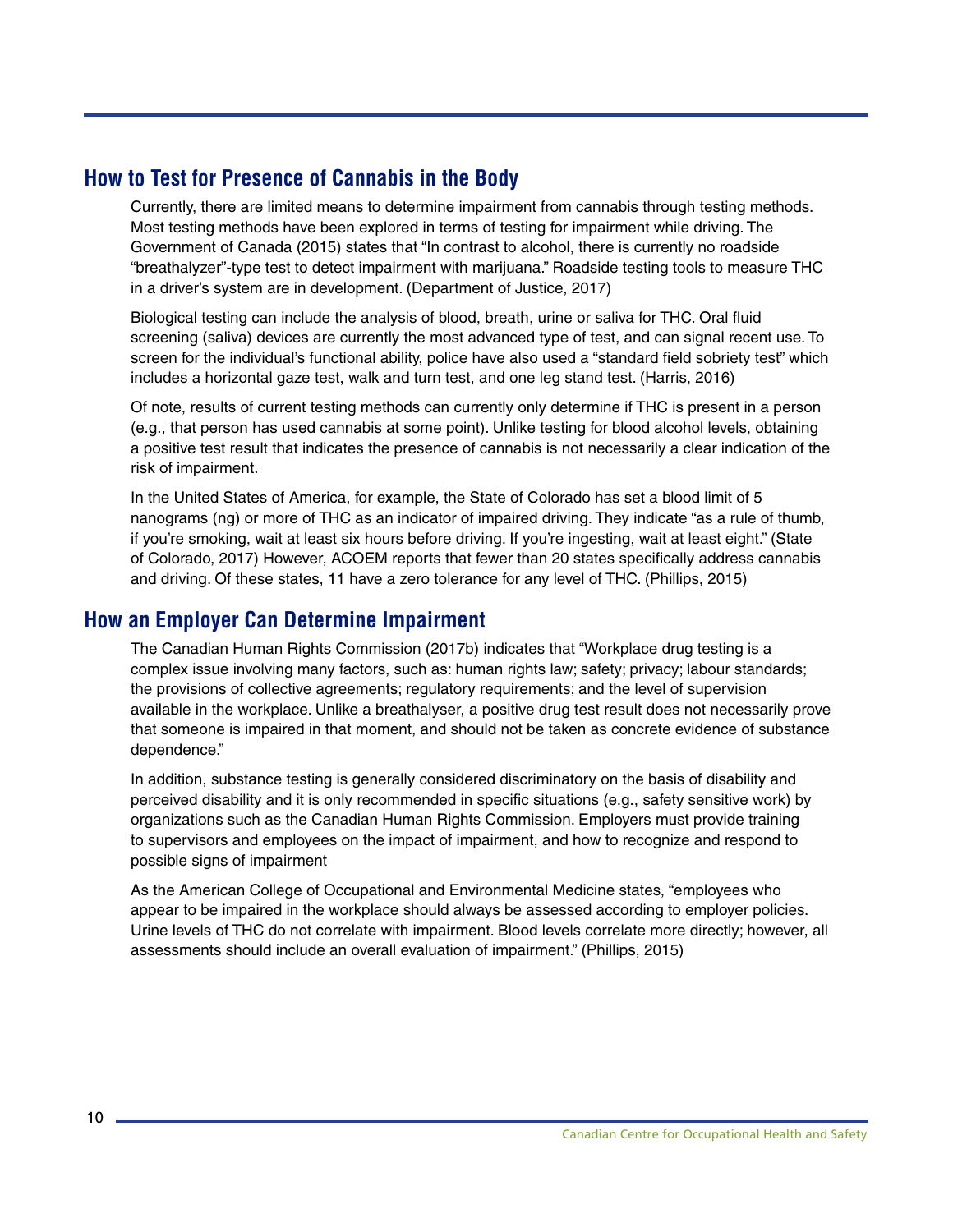Therefore, there is a reliance on observation to determine possible impairment (e.g., if there is a change in behaviour or ability) that could lead to the risk of injury, illness, or incident to that person, others or the environment. Employers should consider if there is a risk to the individual's safety or the safety of others. For example, while impaired:

- Does the person have the ability to perform the job or task safely (e.g., driving, operating machinery or equipment, use of sharp objects)?
- Is there an impact on cognitive ability or judgement?
- Are there other side effects of the medical condition or the treatment that need to be considered?

Because users can have varying sensitivity, each individual should be assessed on a case-by-case basis. Confirm with both human rights, and occupational health and safety agencies to determine if other testing methods or protocols are permissible in the jurisdiction (e.g., reasonable cause or postincident testing versus random testing).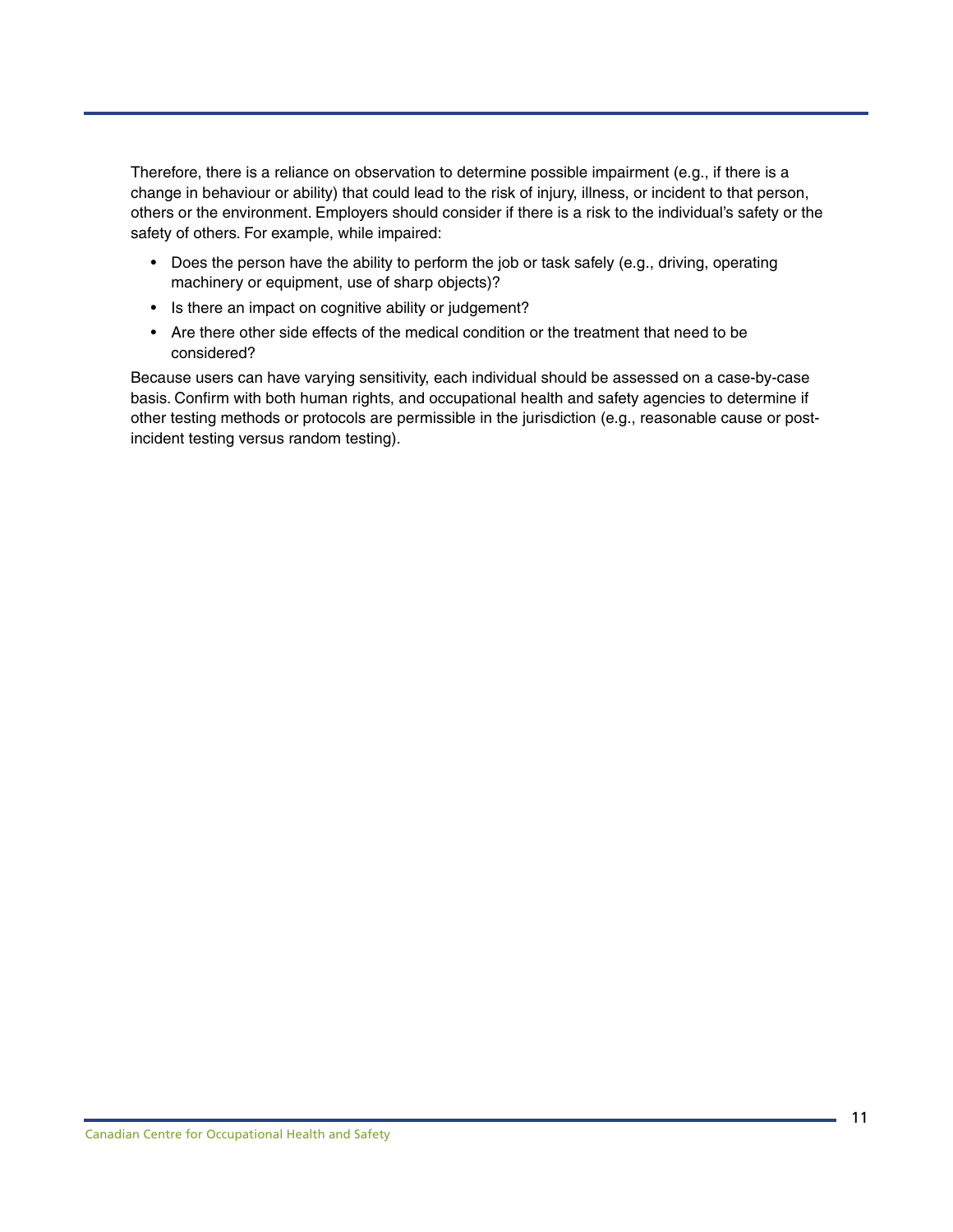# **EMPLOYER OBLIGATIONS**

### <span id="page-13-0"></span>**Employer Duties**

As stated, as per Occupational Health and Safety legislation across Canada, employers have a duty to provide a safe work environment and take all reasonable precautions to protect the health and safety of employees and others in the workplace. Due diligence is demonstrated by the employer's actions before an event occurs, not after.

To establish due diligence, the employer would have in place written occupational health and safety policies and programs. These policies and programs would demonstrate and document that the employer carried out a gap analysis to identify hazardous practices and conditions and made necessary changes to correct these conditions, and provided employees with information to enable them to work safely.

The employer should provide the appropriate education and training to employees so that they understand and carry out their work according to the established policies, practices, and procedures.

### **Workplace Policies**

In the case of cannabis use and the workplace, the employer should consider workplace policies and programs as they may relate to impairment from any source such as alcohol, medications (used legally or illegally), cannabis (recreational or therapeutic), or any other substance.

A substance use policy that addresses the risk of workplace impairment should be jointly developed by labour and management, including the health and safety committee. The policy should use general concepts such as "impairment" or "under the influence" as this approach will be relevant to all sources of impairment, not just cannabis.

The policy should clearly indicate the organization's position regarding whether employees are not to use, possess, or be under the influence of substances while at work. Prevention initiatives should also be included.

It is important to tailor the policy to meet the specific needs of the workplace. Elements of the policy could include:

- statement of the purpose and objectives of the program
- definition of substance use, and substance dependence
- definition of what the employer considers to be impairment
- statement of who is covered by the policy and/or program
- statement of the employee's rights to confidentiality
- a mechanism for employees' to confidentially report when they have been prescribed a medication that may cause impairment
- statement regarding if either medical/therapeutic or non-medical substances are allowed on the premises, or under what situations they would be allowed
- that arrangements have been made for employee education (e.g., a general awareness regarding substance-dependence)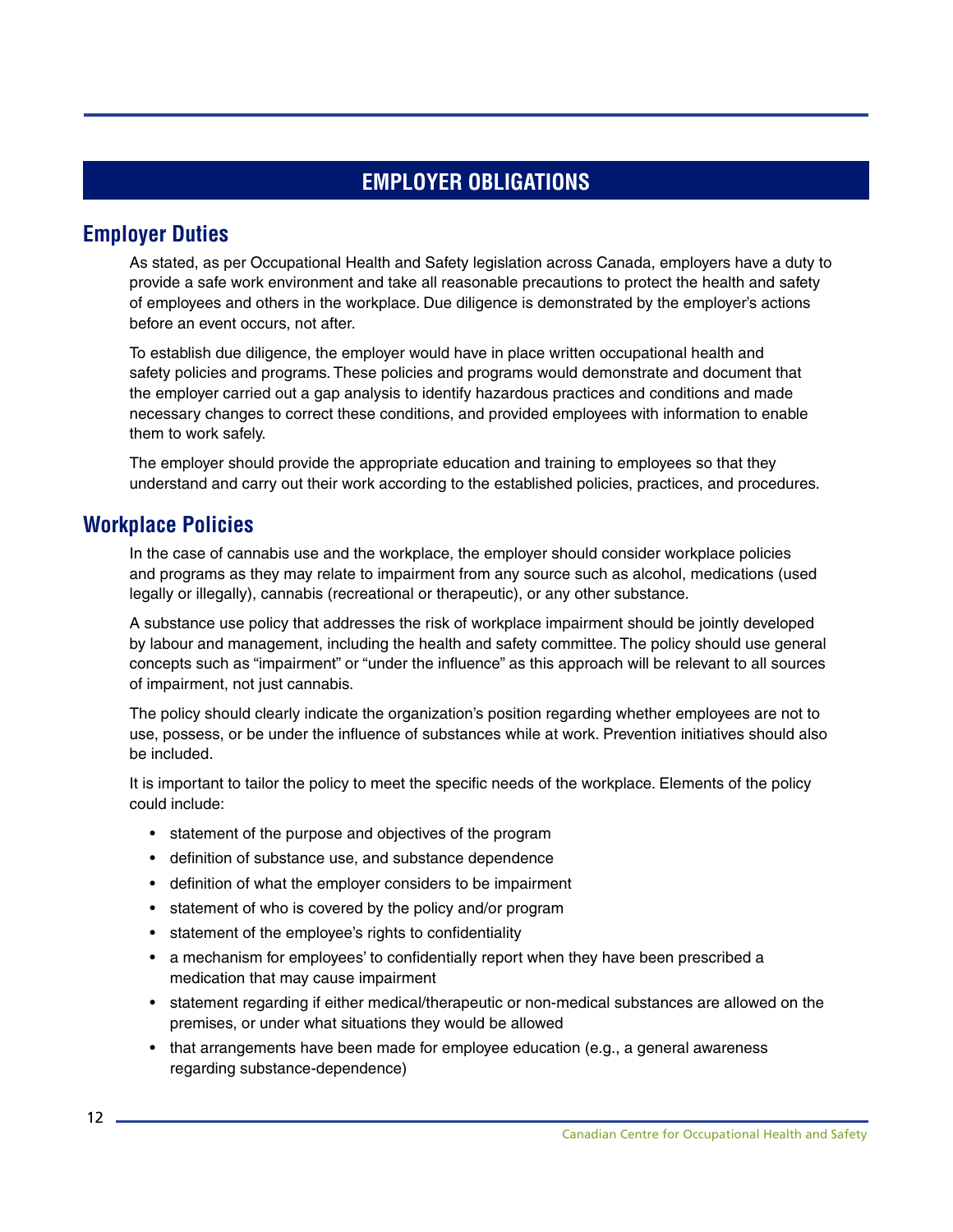- <span id="page-14-0"></span>• that arrangements have been made for educating and training employees, supervisors, and others in identifying impaired behaviour and what steps will be taken
- provisions for assisting those with a substance dependence
- processes for accommodation, and return to work/remain at work planning
- if applicable, statement of under what circumstances substance testing will be conducted, as well as the criteria for testing and interpretation of test results
- provision for a hierarchy of disciplinary actions

A sample policy is provided in Appendix A.

### **Presence of Cannabis at the Workplace**

Employers can set organizational policies about the physical presence of cannabis products in the workplace. For example, while it may be legal to carry small amounts of recreational cannabis "in public"; the employer can determine if its presence is permitted at the workplace (similar to allowing alcohol on the premises) regardless of intent of consumption.

Where it has been recommended that an individual use cannabis for therapeutic purposes, considerations may be needed regarding how the product is consumed (e.g., x amount to be taken at specific intervals), and for secure storage at the workplace, if necessary.

Employers should establish a way for employees to disclose this therapeutic need without fear of reprisal or judgement. Also, if the therapeutic cannabis is smoked, employers should consider control measures to reduce the risk of second hand or passive smoke. Options could include:

- Creating a specific and designated area, away from entrances, and away from ventilation intake vents
- Establishing a separate area from cigarette smoking, if required
- For home health care workers who may be visiting clients who smoke cannabis for therapeutic purposes:
	- request the client stop smoking 60 minutes or more before a visit
	- use fans and open windows to clear the smoke before the home care worker arrives
	- request a designated smoke-free room in the home (PSHSA, 2016)
- Hotel or hospitality workers may need to use fans or open windows to clear the smoke before cleaning a room or working in the area
- Working with the employee and their physician to determine if the use of alternate forms of cannabis other than smoking would be appropriate (e.g., pills)
- Consulting the jurisdiction or local municipal by-laws (e.g., smoking by-laws) to determine if there are any changes due to legalization of cannabis and take steps accordingly.

Note that the use of personal protective equipment may not be practical as there are no air purifying or disposable respirators designed and tested specifically for cannabis smoke and its by-products. If required, a self-contained breathing apparatus is an option. (PSHSA, 2016)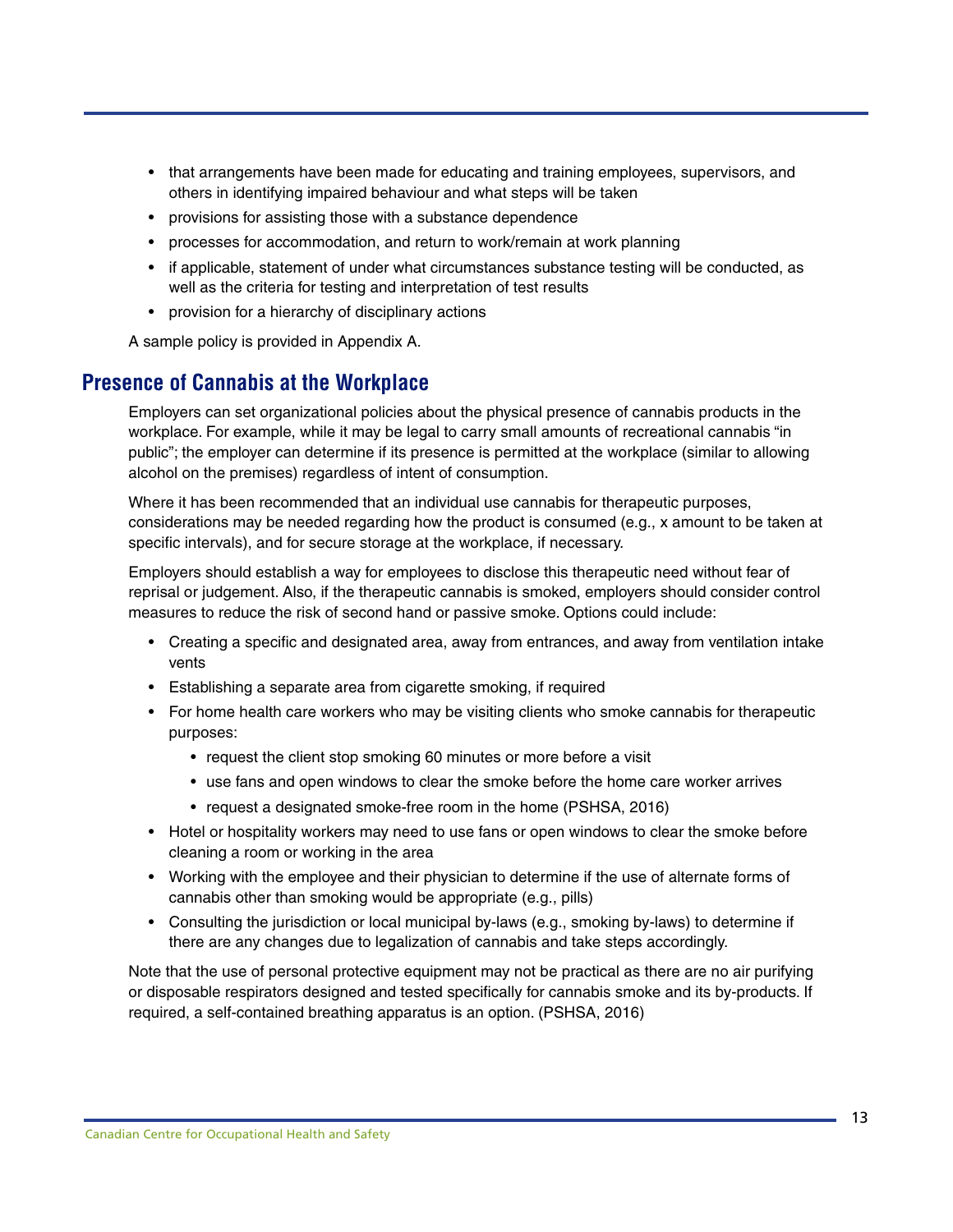### <span id="page-15-0"></span>**Policies Regarding Substance Testing**

Legal counsel is highly recommended to any employer who is considering implementing substance testing. Canadian Human Rights Commission (2017a) states: "In deciding whether and how to conduct drug or alcohol testing in the workplace, an employer must consider a variety of factors including human rights law, safety, privacy, labour standards, the provisions of any applicable collective agreements, regulatory requirements, the level of supervision available in the workplace, among other considerations." Confirm with both human rights, and occupational health and safety agencies to determine if other testing methods or protocols are permissible in the jurisdiction (e.g., reasonable cause or post-incident testing versus random testing).

Also, recall that, in general, testing only identifies the presence of the substance (or metabolites), and does not confirm impairment. Therefore, a test is currently not a reliable means of determining whether a person is capable of performing the essential requirements or duties of their position. (CHRC, 2017b)

The organization should have a clearly defined policy that outlines the criteria for impairment and, if any, testing procedures. If testing is to be part of the program, it should be completed in a manner that protects the privacy, dignity, and confidentiality of the employee being tested, and results are only shared with necessary persons (e.g., the employee, the supervisor, or human resources). Employees using therapeutic cannabis would have the duty to disclose their prescription beforehand to avoid complications with any necessary substance testing requirements.

### **Addressing Safety Sensitive Positions**

Using job safety analysis is one method to identify the risk associated with each job position and how that job may be affected by a risk of impairment. When determining whether a position is safety sensitive, one should consider the context of the industry, the particular workplace, and the employee's direct involvement in a high-risk operation or in high-risk decision making.

The four basic steps to completing a job safety assessment are:

- select the job to be analyzed
- break the job down into a sequence of steps
- identify potential hazards
- determine preventive measures to overcome these hazards

### **Recognizing Impairment**

We often think of substance use in terms of addiction or dependence, but the use of substances can fall anywhere on a spectrum and, at any point, may impact workplace performance and safety. (Mental Health Commission of Canada, et al., no date)

The employer should develop a clear statement of what is considered to be impairment within their workplace. For consideration, the Canadian Human Rights Commission (2017a) uses the following characteristics as they relate to changes in an employee's attendance, performance or behaviour:

• personality changes or erratic behaviour (e.g. increased interpersonal conflicts; overreaction to criticism)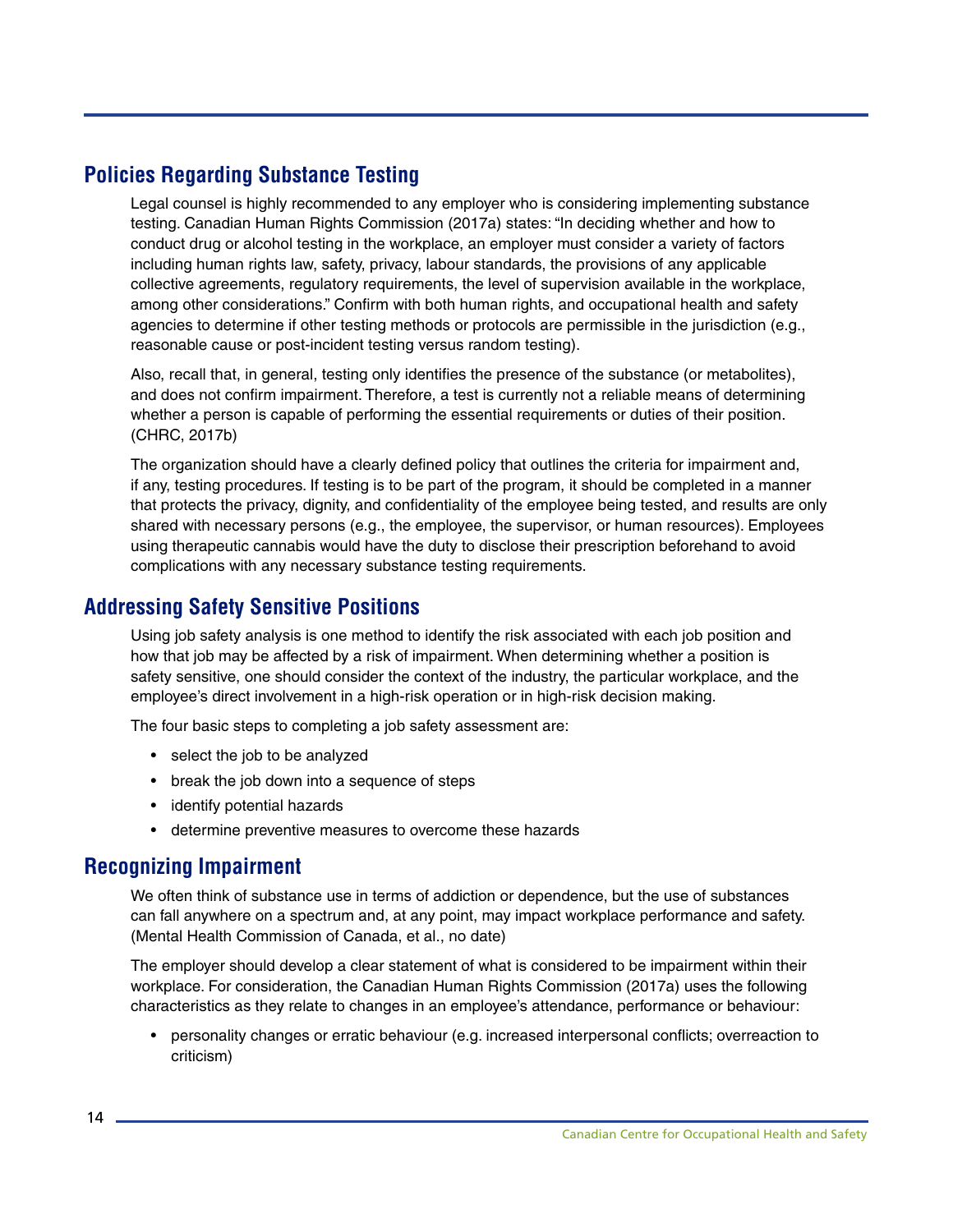- appearance of impairment at work (e.g., odour of alcohol or drugs, glassy or red eyes, unsteady gait, slurring, poor coordination)
- working in an unsafe manner or involvement in an accident
- failing a drug or alcohol test
- consistent lateness, absenteeism, or reduced productivity or quality of work

Supervisors and employers must enforce policies and programs in a fair and equal manner. Supervisors should be educated and trained regarding how to recognize impairment. In most cases, when assessing an individual for impairment, it is suggested that a second trained person be present to facilitate an unbiased assessment.

Note it is not the role of the supervisor or employer to diagnose a possible substance use or dependency problem. Their role is to identify if an employee is impaired, and to take the appropriate steps as per their policy.

### **Table 1: Signs and Symptoms of Problematic Substance Use (not specific to any causal agent)**

The following table is from "A Toolkit to Address Problematic Substance Use that Impacts the Workplace" as published by the Atlantic Canada Council on Addiction (ACCA) (no date). ACCA notes the following about using signs and symptoms:

- They may be different from person to person.
- When used alone or in combination, they do not necessarily mean that somebody has a substance use problem. However, they may be indicators that your employee is in trouble or in need of some help (regardless of if the issue stems from problematic substance use or another cause).

|                 | <b>Indicator</b>                                                                                                                                                                                                                                                                                                                           |
|-----------------|--------------------------------------------------------------------------------------------------------------------------------------------------------------------------------------------------------------------------------------------------------------------------------------------------------------------------------------------|
| <b>Physical</b> | • deterioration in appearance and/or personal hygiene<br>• unexplained bruises<br>• sweating<br>• complaints of headaches<br>• tremors<br>• diarrhea and vomiting<br>• abdominal/muscle cramps<br>• restlessness<br>• frequent use of breath mints/gum or mouthwash<br>• odour of alcohol on breath<br>• slurred speech<br>• unsteady gait |

#### *Continued*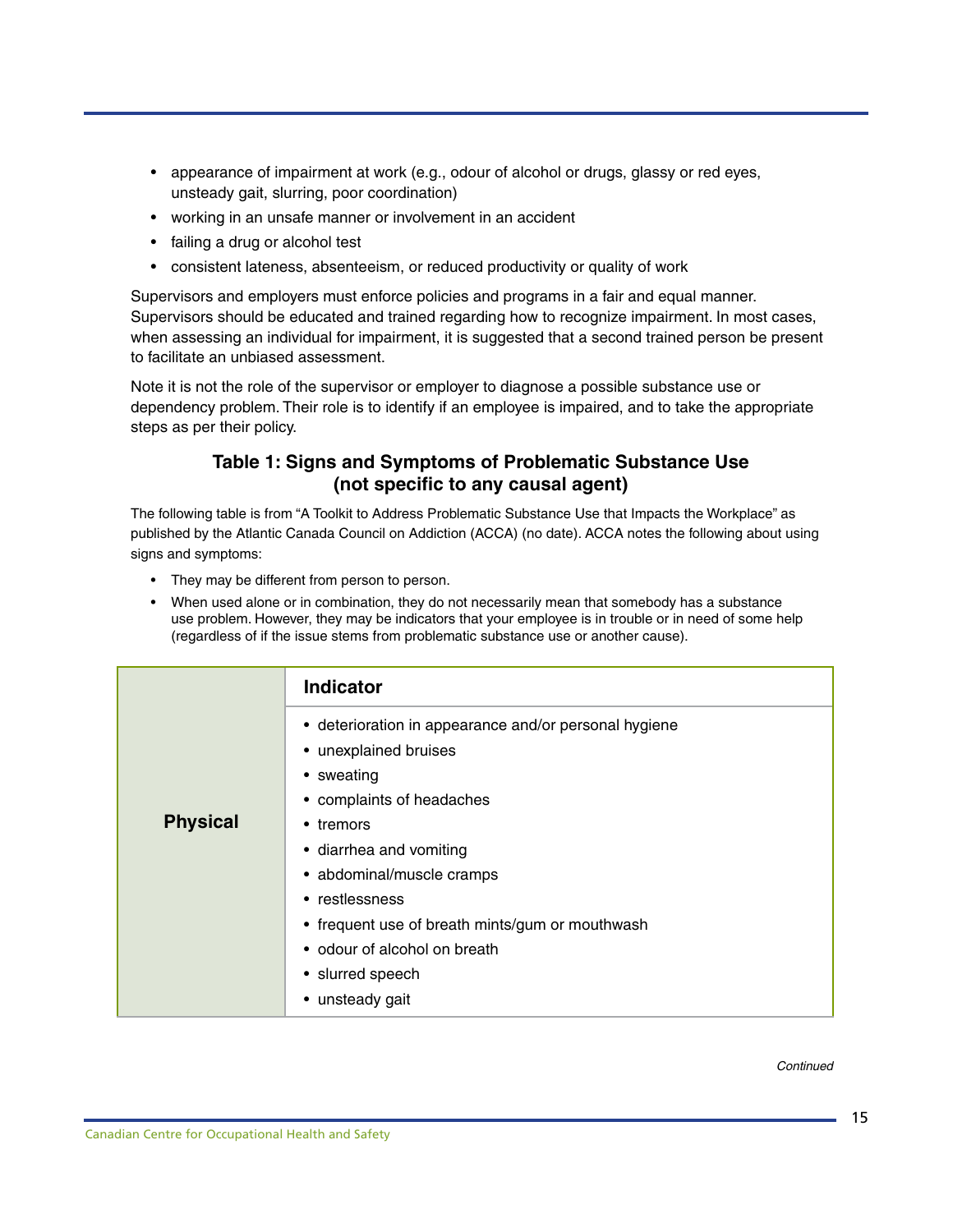|                                                          | <b>Indicator</b>                                                                                                                                                                                                                                                                                                                                                                                                                                                                                                                                     |
|----------------------------------------------------------|------------------------------------------------------------------------------------------------------------------------------------------------------------------------------------------------------------------------------------------------------------------------------------------------------------------------------------------------------------------------------------------------------------------------------------------------------------------------------------------------------------------------------------------------------|
| <b>Psychosocial</b><br><b>Impacts</b>                    | • family disharmony (e.g., how the colleagues speak of family members)<br>• mood fluctuations (e.g., swinging from being extremely fatigued to<br>'perkiness' in a short period of time)<br>inappropriate verbal or emotional response<br>• irritability<br>• confusing or memory lapses<br>• inappropriate responses/behaviours<br>• isolation from colleagues<br>• lack of focus/concentration and forgetfulness<br>• lying and/or providing implausible excuses for behaviour                                                                     |
| Workplace<br>performance<br>and<br>professional<br>image | • calling in sick frequently (may work overtime)<br>• moving to a position where there is less visibility or supervision<br>• arriving late for work, leaving early<br>extended breaks; sometimes without telling colleagues they are leaving<br>• forgetfulness<br>• errors in judgement<br>• deterioration in performance<br>excessive number of incidents/mistakes<br>• non-compliance with policies<br>• doing enough work to just 'get by'<br>• sloppy, illegible or incorrect work (e.g., writing, reports, etc.)<br>• changes in work quality |

<u> 1989 - Johann Barbara, martxa alemaniar a</u>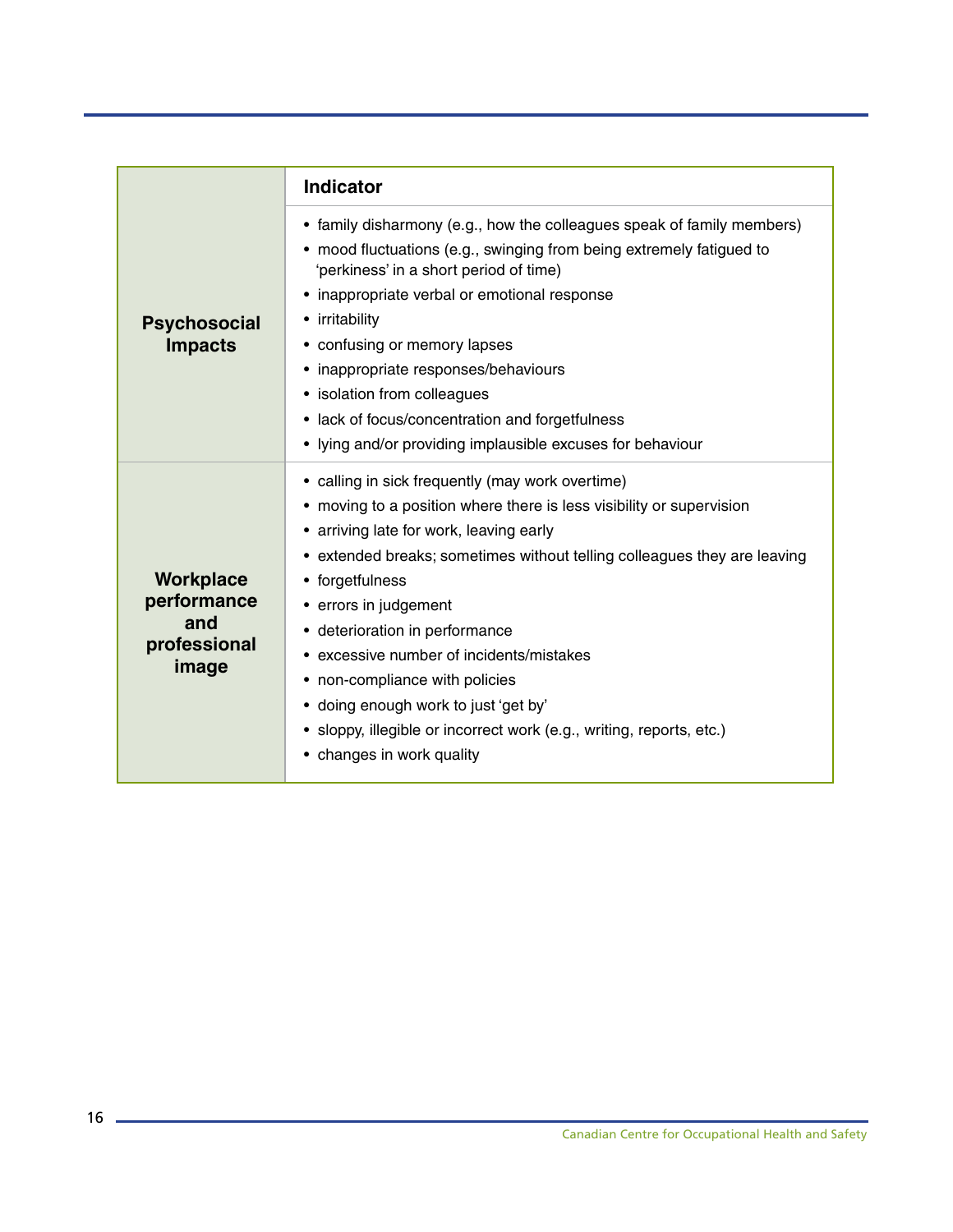### <span id="page-18-0"></span>**Responding to Suspected Impairment**

Employers and supervisors should be able to identify signs of impairment, and know how to respond to situations involving the use of a substance whether it from recreational use, dependence, or therapeutic use. They should be familiar with available resources and supports (e.g., Employee Assistance Programs, or agencies within the local community), and help employees seek treatment as necessary.

If a supervisor or co-worker becomes aware of an employee who is showing signs of impairment (regardless of cause), it is imperative that action is taken. All actions should be handled with empathy and without judgement. Examples of corrective action include but are not limited to:

- Speak to the employee in a private area to discuss their behaviour.
- If the person is in crisis and needs immediate assistance, go to the emergency department of the nearest hospital or dial 9-1-1.
- Ask another supervisor or designated person to be present as a witness.
- Remove any stigma regarding substance use. State the concern is about safety for others and themselves.
- State your concerns to the employee and request that they explain what is going on.
- Based on employee response, discuss options, where applicable and available.
- Follow the steps outlined in your organization's program. In some cases, it may be necessary to assign non-safety sensitive work or to ask the employee to stop their work.
- If applicable, notify senior management and/or union representative.
- Provide information on your Employee Assistance Program, if one is available. Encourage access and use, and reassure the employee that the services are voluntary and confidential.
- If necessary, have employee escorted home; do not allow them to drive if you suspect impairment.
- If disciplinary action is required, follow your organization's policies on progressive discipline

Every discussion should be accompanied by an incident report. (See Appendix B for a sample incident report.) The report should include the events preceding the incident, identification of the employee's unsafe work practices, the matters discussed with the employee, that management and union representatives were notified, a list of all actions taken, and any recommendations made to the employee. (Workplace Safety North, 2017)

Recall it is not the employer or supervisor's duty to diagnose an employee, or to know if they have a disability. (CHRC, 2017b) Employers can observe changes in an employee's attendance, performance, or behaviour. They can initiate a discussion about the issue(s) as related to work, and discuss possible solutions. If an employee does not disclose a disability, the employer can outline the consequences of the observed change in behaviour, or address attendance or performance issues according to the steps outlined in the workplace's policy. The discussion between the employer and employee may need to occur more than once. Document all discussions. Provide support and practice empathy, not sympathy. Focus on solutions, but if disciplinary action is necessary, it is important to follow through.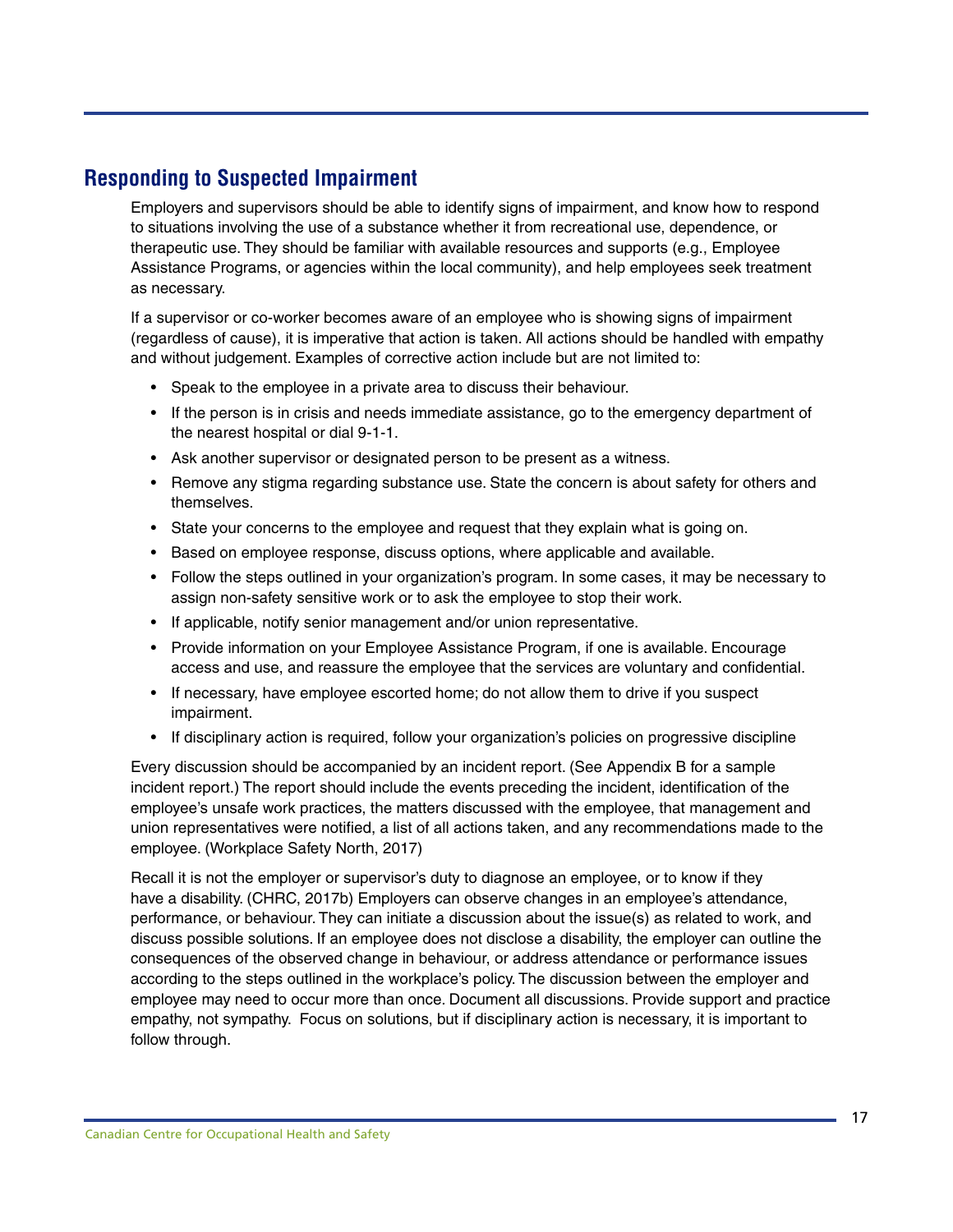### <span id="page-19-0"></span>**Supportive Medical Information for Accommodation**

In order to properly accommodate an employee, the employer should have sufficient information from the physician or medical professional.

This information balances the employer's need to maintain a safe workplace while respecting the employee's right to privacy. Information requests should be limited to essential duties and accommodation needs. The diagnosis or details of the treatment plan do not necessarily need to be disclosed. If a request for an independent medical evaluation is necessary, the Canadian Human Rights Commission (2017a) recommends that the employer seek legal advice as this request may infringe on an employee's privacy rights.

The employer and employee should share with the physician a complete description of the job and related duties/responsibilities, the work schedule, if the position is classified as safety sensitive, and any other pertinent information. The physician should provide details on:

- specific accommodation needs
- any restrictions or limitations
- if there is a treatment plan, and any relevant details of that plan
- any implications regarding behaviour, attendance or performance
- the plan for return to work if the employee is to be off work
- if the employee can safely perform the job, especially if the employee is in a safety sensitive position
- anticipated return to work date if on leave

One option is to use a "fit to work" assessment.

"Fit to work" or "fitness to work" is a medical assessment done when an employer wishes to be sure an employee can safely do a specific job or task. The purpose is to determine if medically the employee can perform the job or task under the working conditions. Typically, the employee will visit a medical professional who will determine if the person is able to do the particular job. The medical professional may consider physical or mental abilities, sensory acuity, level of skill, functional limitations, etc. The medical professional will typically only report one of three conclusions back to the employer:

- fit,
- unfit, or
- fit subject to work modifications.

Once it has been determined there are any concerns or limitations, a return to work/remain at work plan can be developed and accommodations can be implemented.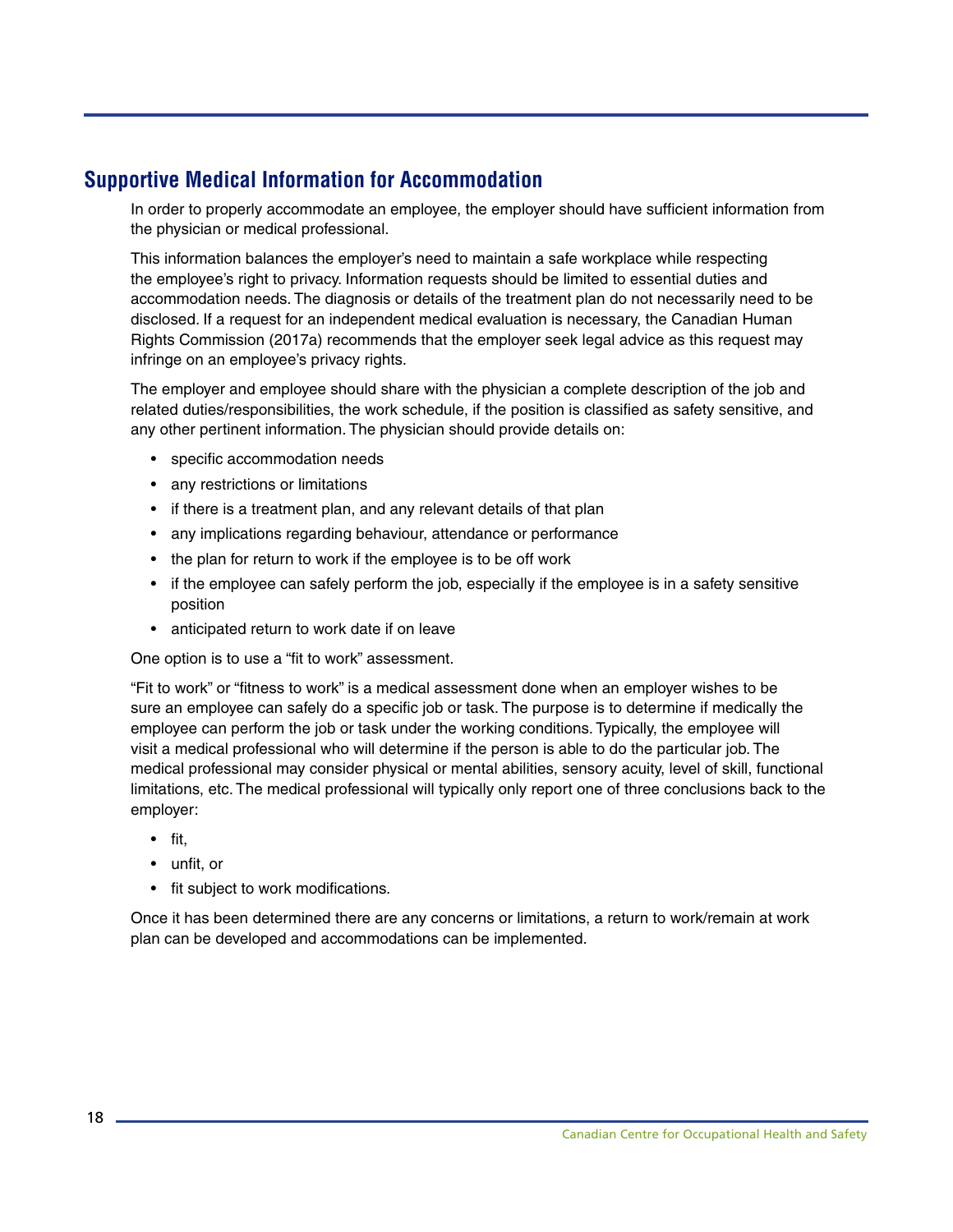### <span id="page-20-0"></span>**Steps for Accommodation**

Recall that substance use can fall anywhere on a spectrum and does not necessarily mean dependency. The need for accommodation may be required when there is a therapeutic/medical requirement, cognitive issue, or a diagnosed substance dependence that may impact workplace performances and safety.

When the employer is aware that accommodation may be necessary, accommodation would include the organization following established policy(ies) that cover cannabis use related to therapeutic needs, and substance dependence. From these policies, a plan can be developed for each employee on a case by case basis. Both parties should work together and agree to the accommodations.

Careful examination of the employee's job responsibilities and duties should be performed. While human rights laws require accommodation of employees with medical needs or substance dependence, there is also the general duty requirement for employers to ensure a safe workplace. In this context, employers should ensure that if an employee is impaired due to prescribed medication or substance dependence, that employee not be permitted to engage in work that would endanger themselves or others.

The Canadian Human Rights Commission (2017a) recommends the following components be part of an accommodation plan:

- put in writing the roles, responsibilities and expectations
- the resulting agreement must be signed by all parties
- identify accommodation components based on the employee's medical information
- designate a 'go-to' person that an employee can go to with concerns or questions about accommodation plans
- determine what changes in the employee's behaviour or performance that will be deemed significant and when there would be a need for updated medical information

Note that while the employer has the obligation to accommodate, it may not be possible to adapt all jobs or positions to the employee's ideal or preferred outcome. The Canadian Human Rights Commission (2017a) recommends "Being creative, flexible and open to trying different strategies will be a key to success. The goal should be to keep the employee at work where it is appropriate or support the employee in returning to work as soon possible." Having follow-up meetings at set intervals can help track the success of the accommodation and any adjustments can be made promptly.

There is not a comprehensive list of accommodation solutions. It is a collaborative process that requires the both employee and employer, with input from the medical professional to find suitable solutions. Examples of accommodation include:

- modification to the employee's schedule to accommodate treatment, appointments, etc.
- modification and adjustment to hours or performance requirements as per medical assessments/fit for work assessments/functional abilities forms
- modification of the work environment (e.g., assistive devices, etc.)
- outline of expectations regarding conduct and behaviour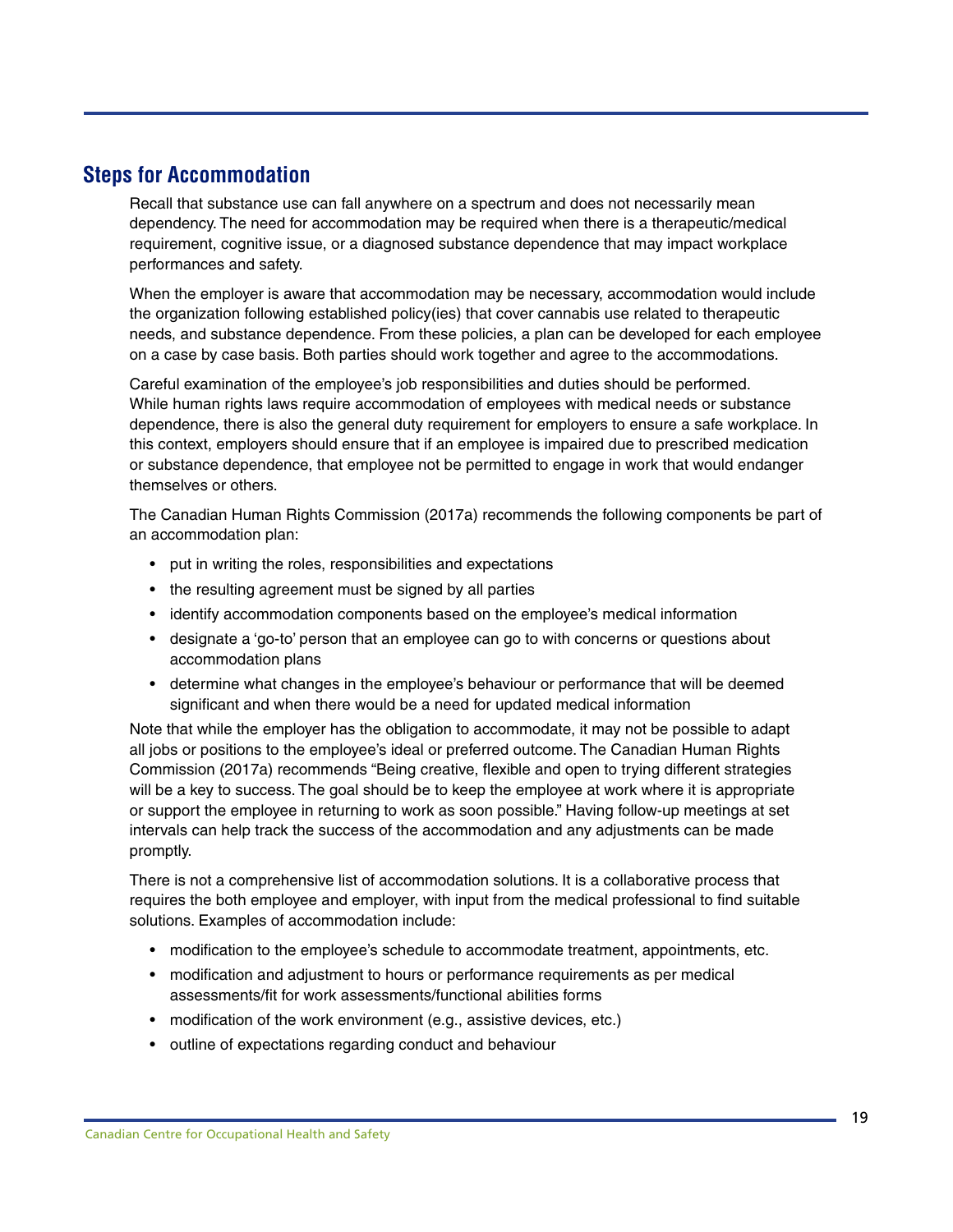- possible re-assignment of duties if the employee is in a safety sensitive position
- short- or long-term leave

Be sure to include steps that address return-to-work success including a contact schedule/frequency, and how the employee will reintegrate with their team. These steps are important as they help to reestablish trust, create healthy boundaries, and reduce stigma.

Accommodation should be collaborative and the goal is to keep the employee functional at work. All accommodation requests should be taken in good faith. It's important to maintain confidentiality of the employee, and additional documentation should be only requested if necessary.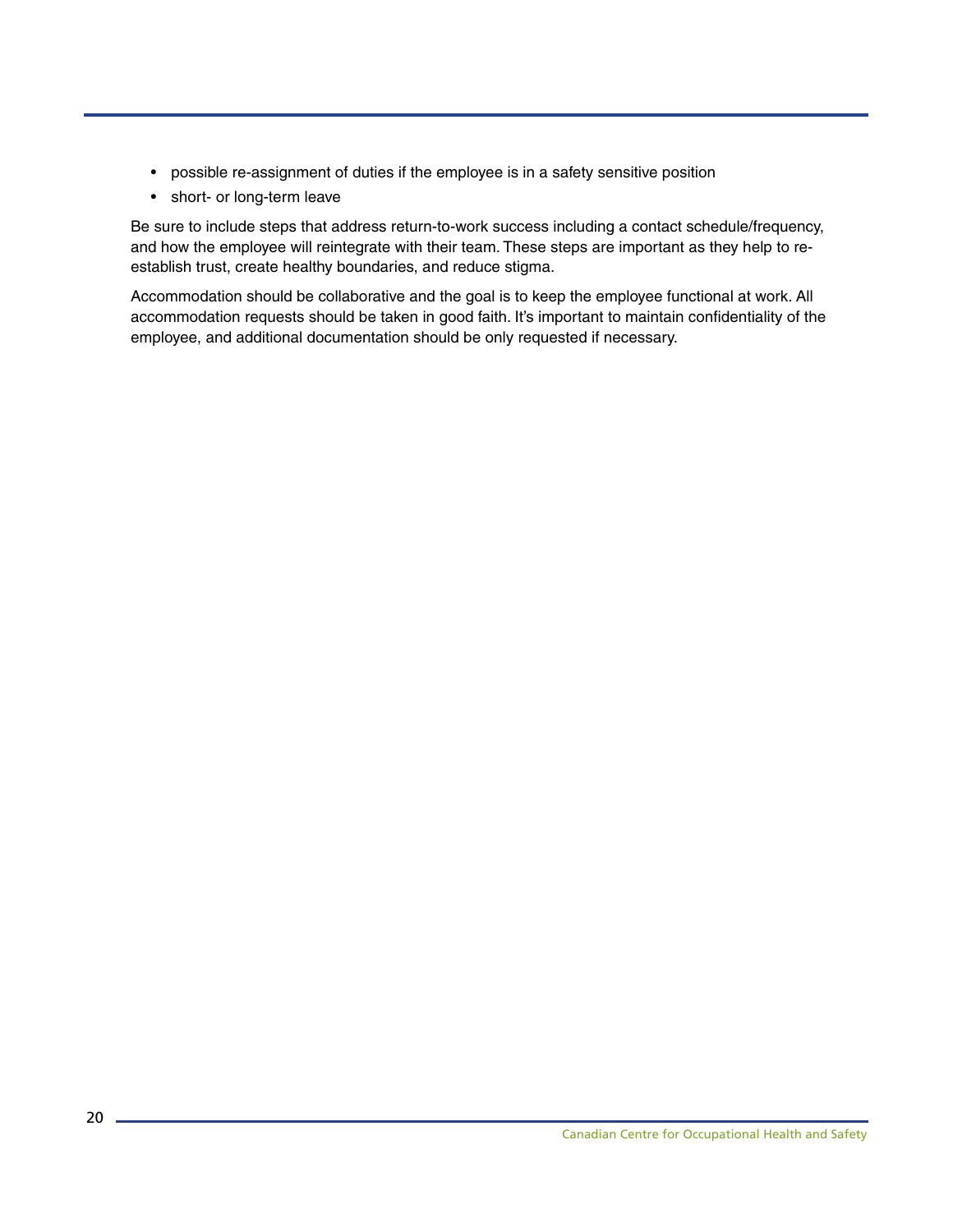### **EMPLOYEE OBLIGATIONS**

### <span id="page-22-0"></span>**Employee Duties**

Employees have a duty to perform their job safely. This duty includes the need to understand their job and the impact that using substances (medical/therapeutic or non-medical) could have on their safety and the safety of others. Employees have a duty to work safely, and to follow prescribed health and safety legislation and the employer's policies and programs.

If an employee requires a medication that is known to cause impairment, it is beneficial that they notify their employer. The medication includes any over-the-counter medications or prescription drugs including cannabis used for therapeutic purposes. The employee's diagnosis does not need to be stated. If there is an effect that may prevent the employee from performing their work safely, appropriate accommodations should be made. The employee should:

- provide relevant documentation to the employer,
- follow any medical directions that relates to taking the medication, and
- follow all precautions regarding impairment.

It is the responsibility of the employee to work with their medical professional to a complete any form or assessments necessary to support fitness to work or accommodation plans, and to participate in return to work/remain at work planning. If there are changes to the employee's abilities, these changes should be promptly discussed with the employer by the employee.

### **Education and Training**

Employees should be:

- aware and trained on their role and responsibilities regarding their organization's policy(ies)
- aware of what current resources and supports are available for an individual and their family
- aware of any implications of discipline if there are contraventions of the organization's policy(ies)
- educated and trained on substance use, including information about substance dependence and the impact on safety, health, personal life, and work performance
- if trained to do so, be able to recognize the signs and symptoms of impairment in others, and report concerns to their supervisor or employer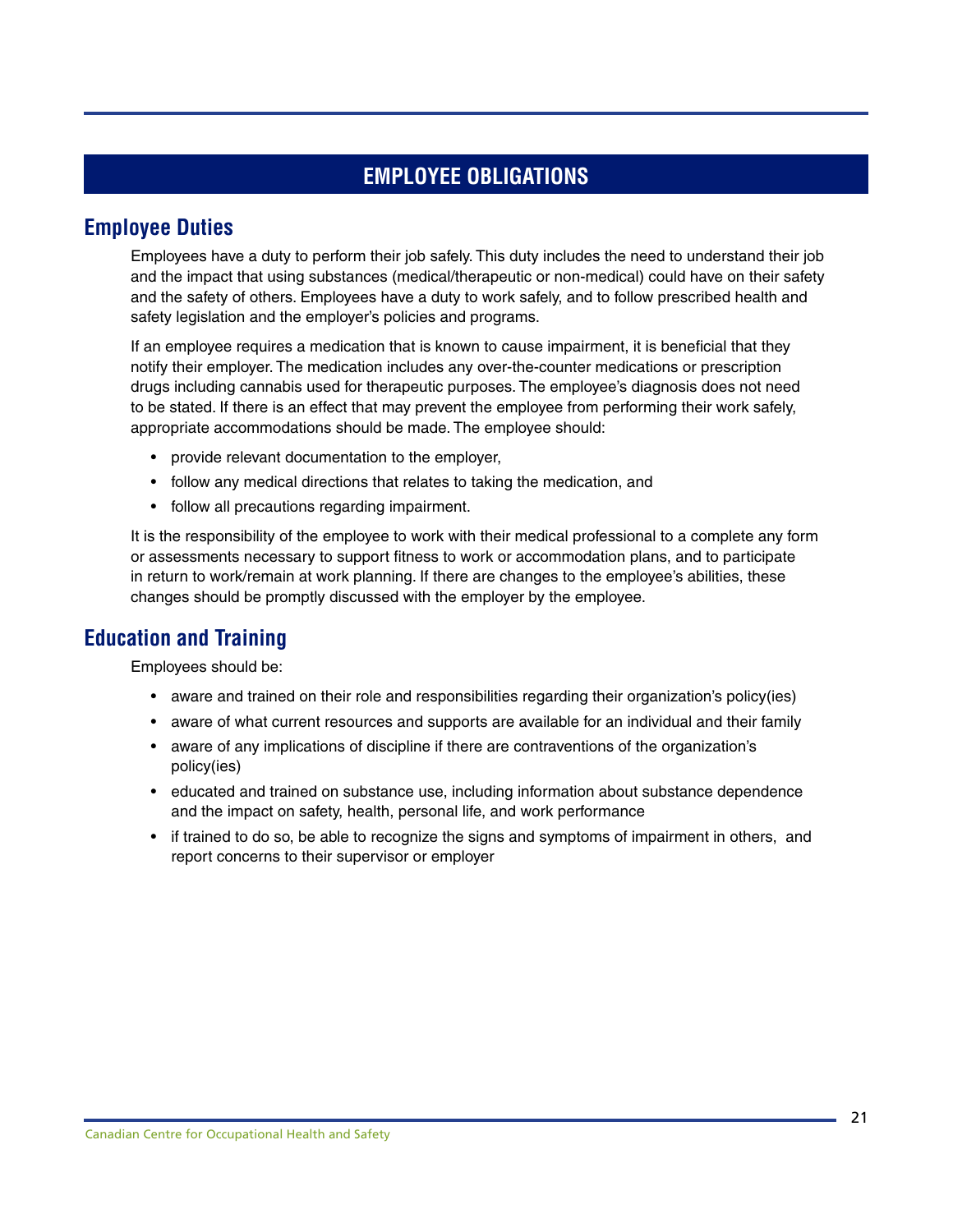### **PREVENTION – CREATING A HEALTHY WORKPLACE**

### <span id="page-23-0"></span>**Workplace Factors**

There are workplace factors that may contribute to substance use, for example:

- jobs that offer little control or low job satisfaction
- repetitive, monotonous jobs with periods of inactivity
- working in isolation or remote areas with little supervision

There are many personal and social factors that can influence an individual and could lead to a substance dependence issue. There are also some work-related factors that can negatively impact an individual and potentially lead to substance use:

- high stress, low control
- low job satisfaction
- long hours or irregular shifts
- fatigue
- repetitious duties
- periods of inactivity or boredom
- isolation
- remote or irregular supervision
- easy access to substances

Also, individuals with substance dependence may feel fear of discrimination and stigma, which can prevent them from seeking help and addressing the issue.

For these reasons, it's important to create supportive workplaces in which there is a culture of respect and inclusion to help those facing challenges, and keep employees safe and healthy.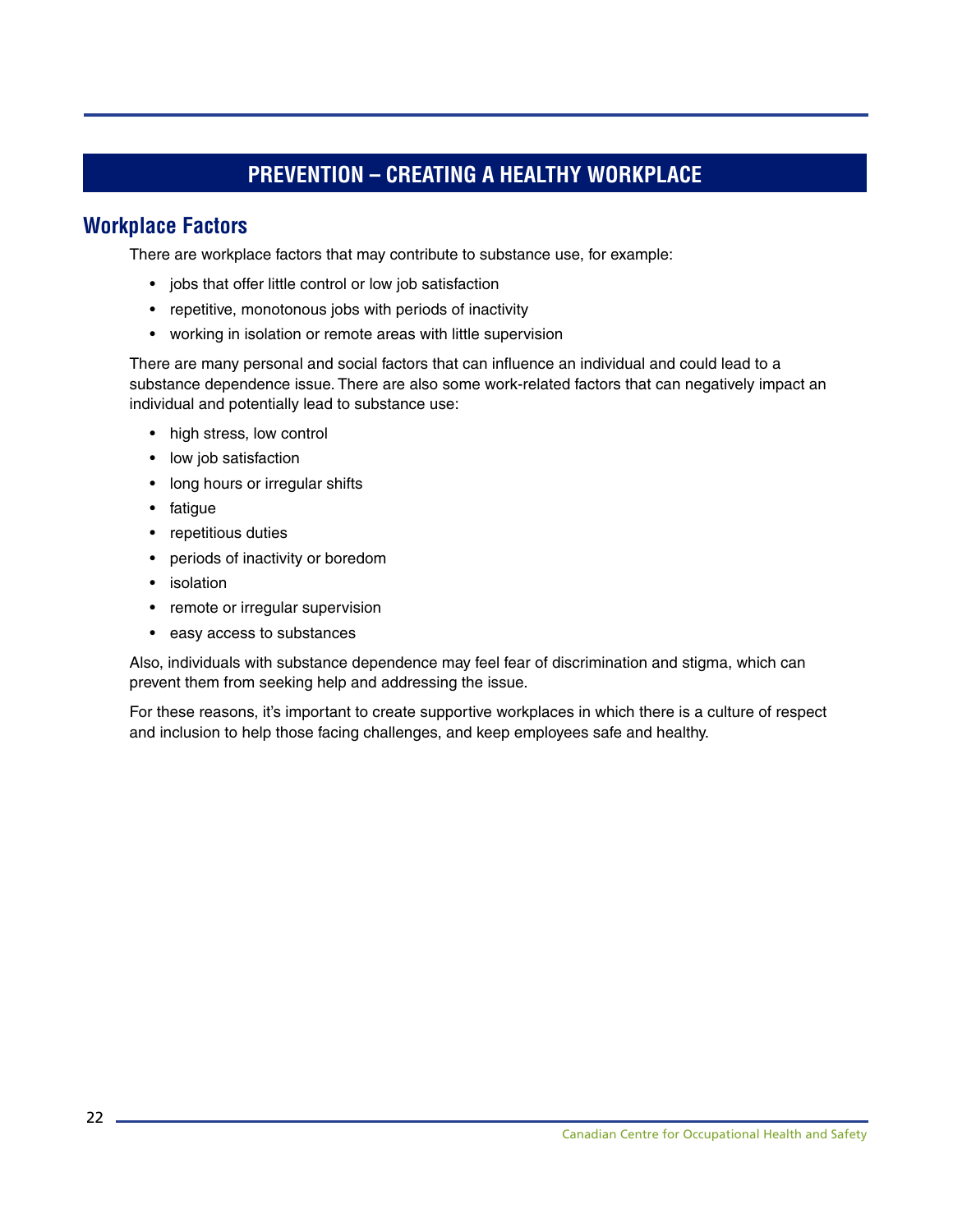### <span id="page-24-0"></span>**Create and Foster Supportive Workplaces**

Often substance use and mental illness are concurrent disorders, and substance use can have a significant impact on the mental health of an individual as well as the culture of the organization.

A comprehensive workplace health and safety program (CWHSP) is a recommended approach that will not just benefit individuals who are facing challenges, but all employees. In a supportive workplace, employees will feel safe to share their concerns and seek assistance. A CWHSP is a series of strategies and related activities, initiatives and policies developed by the employer, in consultation with employees, to continually improve or maintain the quality of working life, health, and the well-being of the workforce. This program addresses (Burton, 2010):

- occupational health and safety
- psychosocial work environment
- workplace health promotion (wellness/well-being, personal health resources)
- organizational community involvement

These activities are developed as part of a continual improvement process to improve the work environment (physical, psychosocial, organizational, economic), and to increase personal empowerment and personal growth. Note that these are not four distinct or separate areas. They overlap and should be integrated within the program, and not addressed in isolation.

### **Comprehensive Workplace Health Policy and Program**

The program should start with a needs assessment to help identify the scope of the issue, and any concerns that should be addressed, determine what is already in place, and what resources are available for individuals with substance dependence problems. Once the needs assessment has been completed, the policy can be drafted and implemented. The policy should include the following sections:

- Scope
- Objectives
- Roles and responsibilities
- Rules
- Policy violations and consequences
- Procedure
- Prevention
- Assessment and rehabilitation
- Confidentiality and privacy
- Policy and program evaluation

Once the policy and program is complete, then there is a need for education and training for both employees and supervisors. Finally, appropriate supports should be identified.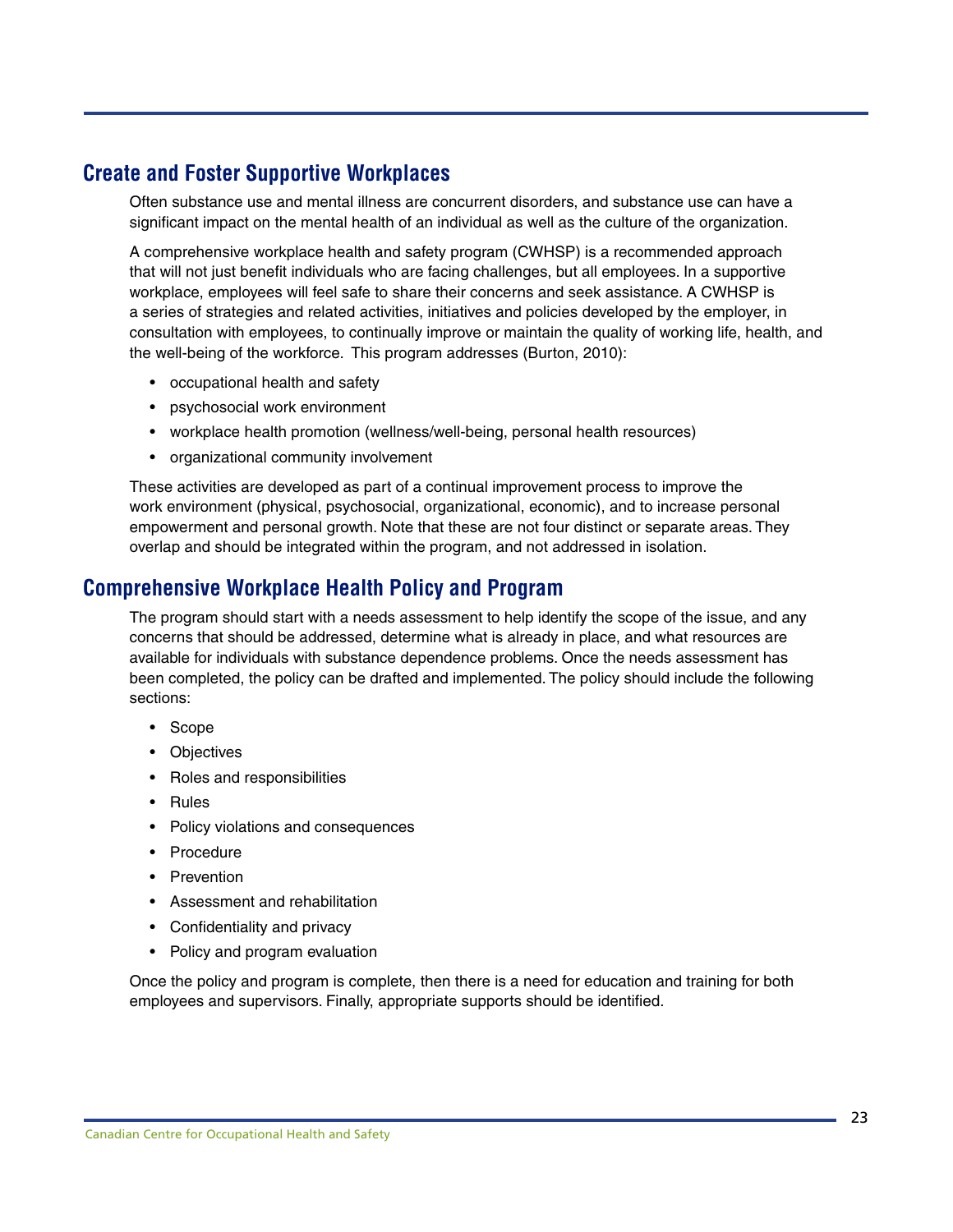### <span id="page-25-0"></span>**Conclusion**

Addressing potential impairment from cannabis is part of a workplace's hazard assessment process. Safety sensitive positive positions must be identified. Appropriate controls and measures must be identified, including the need for a concise workplace policy(ies). As part of the policy and procedures, identify what action will be taken if there is suspected or identified impairment or substance use, and the need for accommodation practices where necessary (including for medical/therapeutic needs, and substance dependence).

Testing employees for substances typically reveals only the presence of the substance, not the level of impairment. Testing is also not generally supported by human rights legislation. As such, supervisors should be trained on how to identify signs of impairment, and how to respond and implement the next steps as identified in the workplace policy. Employees should be educated and trained on available policies, programs, recognizing impairment in others, and any assistance measures available to them.

Accommodation is necessary in cases of medical/therapeutic need, or disability (including disability from substance dependence). Accommodation plans should be based on medical assessment, and developed collaboratively between both employer and employee.

Creating a supportive workplace will help reduce the stigma associated with substance use or dependence, and ideally, reducing the need for substances in general.

The key steps to reducing the impact of impairment on the workplace is to have these mechanisms in place, to provide clear guidance to all workplace parties, and to apply workplace policies and programs using a fair and consistent approach.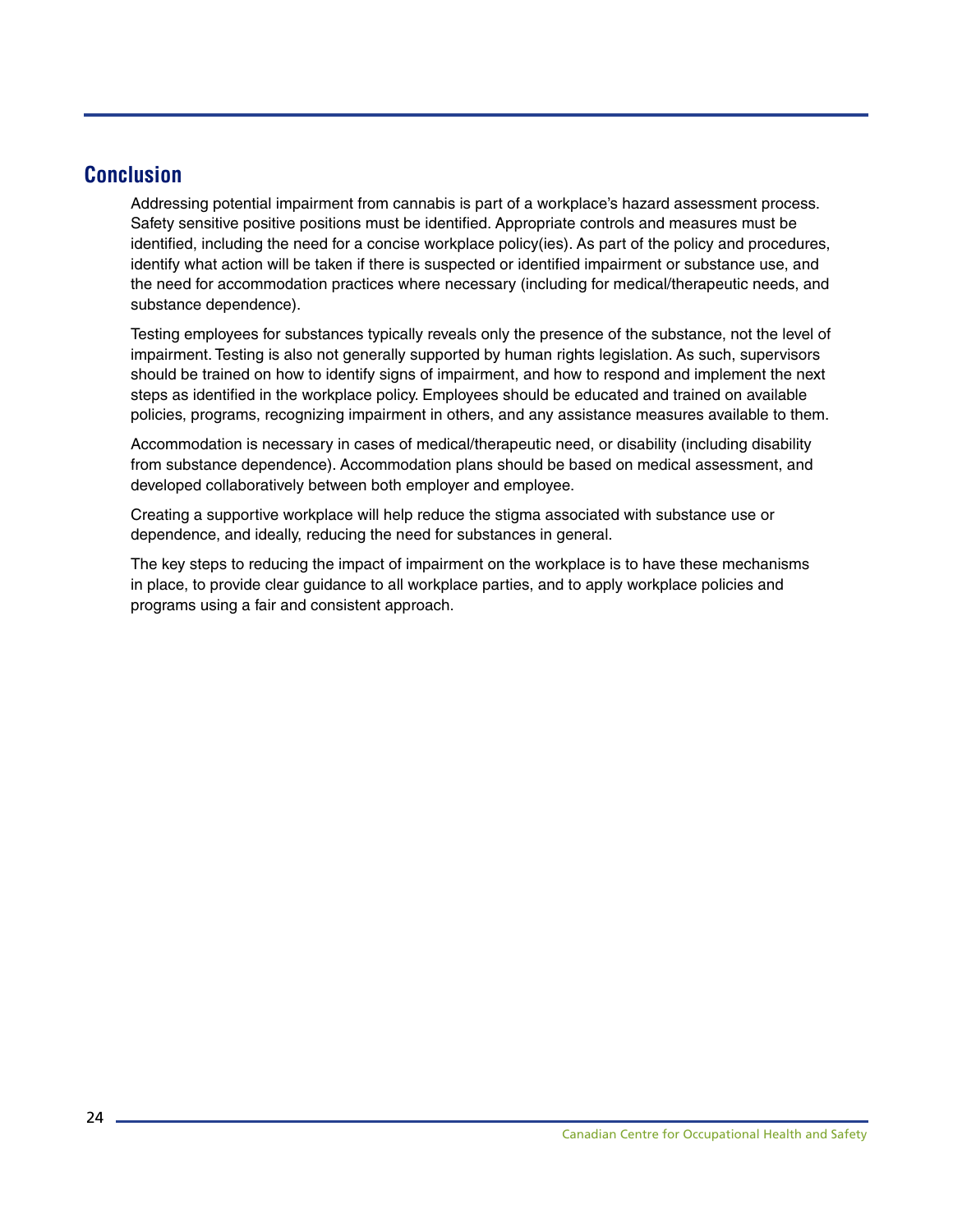### **APPENDICES**

### <span id="page-26-0"></span>**Appendix A: Sample Workplace Policy Regarding Substance Dependence/Impairment**

**Title:** Substance Dependence / Impairment

**Relevant Legislation:** Occupational Health and Safety Act; Human Rights Act

#### **Purpose:**

ABC Organization is accountable to create a safe environment for patients, families, staff, volunteers and members of the public. This duty includes ensuring there is no use of illegal substances in the workplace or misuse of substances before or during work hours that may impair an employee's ability to perform their work functions responsibly.

#### **Policy:**

All individuals working at ABC Organization (including volunteers and contractors) are expected to report fit for duty for scheduled work and be able to perform assigned duties safely and acceptably without any limitations due to use or after effects of alcohol, illicit drugs, non-prescription drugs, prescribed medications, or any other substance that may impair judgment or performance.

ABC Organization has taken the position that the presence of illicit drugs and alcohol on the worksite is not permitted.

Any individual failing to adhere to this policy will be subject to discipline up to and including dismissal.

#### **Procedures:**

Managers and supervisors are to identify and handle all situations promptly where there are concerns about an individual's ability to perform his or her job safely.

Employees who are assessed and suspected to be impaired while at work will be sent home immediately. Transportation will be arranged. The supervisor is responsible for documenting any incidence of suspected impairment.

Employees are encouraged to inform their supervisor or another named person(s) about their use of medication or prescription drugs that may compromise their safety or the safety of others, or impair their performance.

ABC Organization will provide support for employees by providing access to confidential assessment, counselling, treatment, and after-care services. Employees who have substance dependence are strongly encouraged to seek assistance through the Employee Assistance Program. All voluntary referrals to the Employee Assistance Program are kept confidential.

Employees shall advise their supervisor whenever they have any concerns about their colleagues' fitness or duties.

The Human Resource contact will work with the immediate supervisor to determine appropriate disciplinary action if necessary.

The Manager will ensure adherence to reporting requirements with the appropriate licensing bodies.

**Signed:**

**Effective Date:** 

Adapted from ACCA (no date)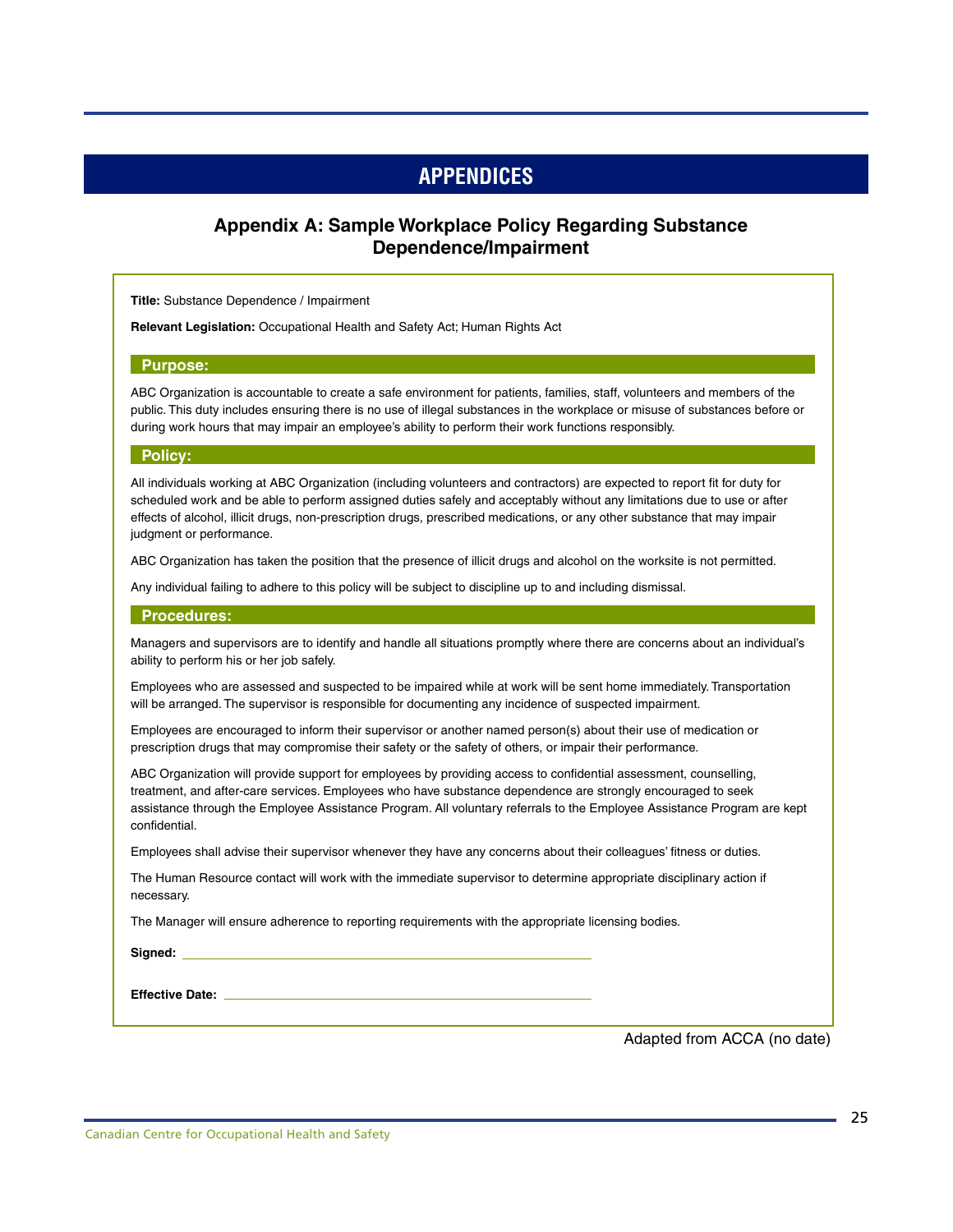# **Appendix B: Sample Tool- Incident Report**

<span id="page-27-0"></span>

| Employee Name:                         |                              |                                   |                   |  |  |  |
|----------------------------------------|------------------------------|-----------------------------------|-------------------|--|--|--|
| Date of Incident:                      |                              |                                   |                   |  |  |  |
| Description of Incident:               |                              |                                   |                   |  |  |  |
| <b>Behaviour</b>                       | Nervous?                     | $\Box$ Insulting?                 | □ Sleepy?         |  |  |  |
|                                        | □ Exaggerated<br>politeness? | □ Confused?                       | Combative?        |  |  |  |
|                                        | <b>La</b> Excited?           | Quarrelsome?                      | □ Fatigued?       |  |  |  |
|                                        | Uncooperative?               | Poor memory?                      | Overly talkative? |  |  |  |
|                                        | Other (please describe)?     |                                   |                   |  |  |  |
| <b>Unusual Actions</b>                 | □ Sweating?                  | Slow reactions?                   | O Crying?         |  |  |  |
|                                        | Quick moving?                | □ Tremors?                        | $\Box$ Fighting?  |  |  |  |
|                                        | Other (please describe)?     |                                   |                   |  |  |  |
| <b>Speech</b>                          | □ Slurred?                   | □ Slow?                           | □ Confused?       |  |  |  |
|                                        | $\Box$ Thick?                | Rambling?                         | Pressured?        |  |  |  |
|                                        | Other (please describe)?     |                                   |                   |  |  |  |
| <b>Balance</b>                         | <b>Q</b> Falling?            | □ Staggering or<br>unsteady gait? | Unsure?           |  |  |  |
|                                        | Needs support?               | □ Stumbling?                      | Normal?           |  |  |  |
|                                        | Other (please describe)?     |                                   |                   |  |  |  |
| Witness / Other<br>Employees Involved: |                              |                                   |                   |  |  |  |
| <b>Supervisor Actions:</b>             |                              |                                   |                   |  |  |  |
| Consequence:                           |                              |                                   |                   |  |  |  |
| Planned Follow-up:                     |                              |                                   |                   |  |  |  |
| Signature:                             |                              |                                   |                   |  |  |  |
| Date:                                  |                              |                                   |                   |  |  |  |

Adapted from ACCA (no date)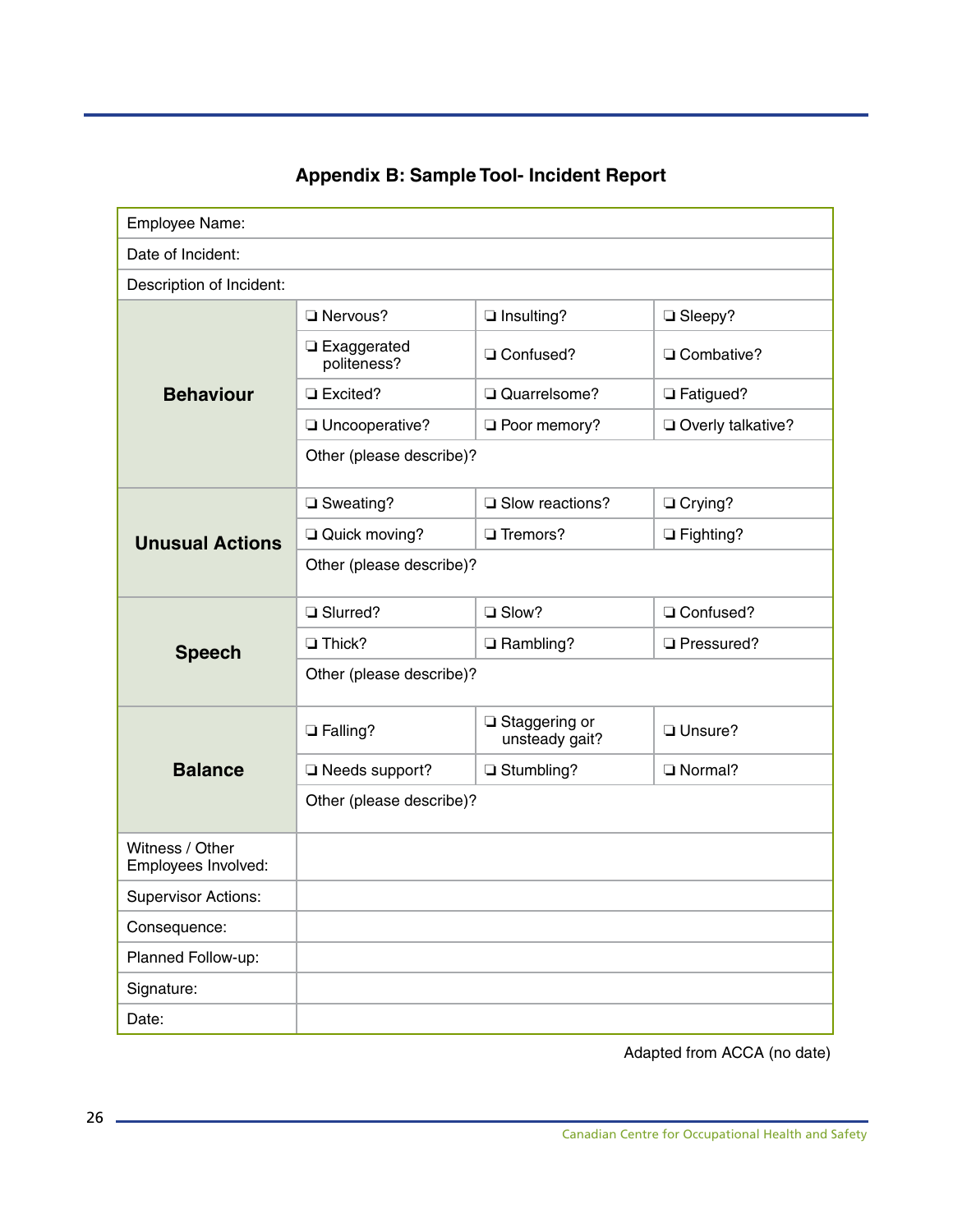### **REFERENCES**

References and URLs were valid as of date of publication.

<span id="page-28-0"></span>**Atlantic Canada Council on Addiction (ACCA). (no date)**. *A Toolkit to Address Problematic Substance Use that Impacts the Workplace.* Retrieved from: [http://www.health.gov.nl.ca/health/](http://www.health.gov.nl.ca/health/publications/addiction_substance_abuse_workplace_toolkit.pdf) [publications/addiction\\_substance\\_abuse\\_workplace\\_toolkit.pdf](http://www.health.gov.nl.ca/health/publications/addiction_substance_abuse_workplace_toolkit.pdf)

**Burton, J. (2010)**. *WHO Healthy Workplace Framework and Model: Background and Supporting Literature and Practices.* World Health Organization. Retrieved from: [http://www.who.int/occupational\\_](http://www.who.int/occupational_health/healthy_workplace_framework.pdf) [health/healthy\\_workplace\\_framework.pdf](http://www.who.int/occupational_health/healthy_workplace_framework.pdf)

**Canadian Human Rights Act. (1985)**. *Canadian Human Rights Act,* Revised Statues of Canada (1985, c. H-6). Retrieved from: <http://laws-lois.justice.gc.ca/eng/acts/h-6/>

**Canadian Human Rights Commission. (2013)**. *What is Discrimination?* Retrieved from:<http://www.chrc-ccdp.gc.ca/eng/content/what-discrimination>

**Canadian Human Rights Commission. (2017a)**. *Impaired at Work: A Guide to Accommodating Substance Dependence.* Retrieved from: [http://www.chrc-ccdp.gc.ca/sites/default/files/impaired\\_at\\_](http://www.chrc-ccdp.gc.ca/sites/default/files/impaired_at_work.pdf) [work.pdf](http://www.chrc-ccdp.gc.ca/sites/default/files/impaired_at_work.pdf)

**Canadian Human Rights Commission. (2017b)**. *Impaired at Work: a guide to accommodating substance dependence - Frequently Asked Questions.* Retrieved from: [http://www.chrc-ccdp.gc.ca/](http://www.chrc-ccdp.gc.ca/eng/content/impaired-work-guide-accommodating-substance-dependence-frequently-asked-questions) [eng/content/impaired-work-guide-accommodating-substance-dependence-frequently-asked-questions](http://www.chrc-ccdp.gc.ca/eng/content/impaired-work-guide-accommodating-substance-dependence-frequently-asked-questions)

**Centre for Addiction and Mental Health. (2014).** *Cannabis Policy Framework.* Retrieved from: [https://www.camh.ca/en/hospital/about\\_camh/influencing\\_public\\_policy/documents/](https://www.camh.ca/en/hospital/about_camh/influencing_public_policy/documents/camhcannabispolicyframework.pdf) [camhcannabispolicyframework.pdf](https://www.camh.ca/en/hospital/about_camh/influencing_public_policy/documents/camhcannabispolicyframework.pdf)

**Department of Justice. (2017)**. Questions and Answers – *Proposed legislation to amend the Criminal Code: Impaired driving.*

Retrieved from:<http://www.justice.gc.ca/eng/csj-sjc/pl/sidl-rlcfa/qa-qr.html>

**Fraser, L. (2016, February 28).** *What Canada can learn From U.S., Uruguay about selling marijuana?* CBC News.

Retrieved from:<http://www.cbc.ca/news/canada/marijuana-legalizing-colorado-washington-1.3462673>

**Ghosh, T. et al. (2015)**. *The Public Health Framework of Legalized Marijuana in Colorado.* American Journal of Public Health. Retrieved from: [http://ajph.aphapublications.org/doi/full/10.2105/](http://ajph.aphapublications.org/doi/full/10.2105/AJPH.2015.302875) [AJPH.2015.302875](http://ajph.aphapublications.org/doi/full/10.2105/AJPH.2015.302875)

**Goldsmith, R.S. et al. (2015, May)**. *Medical marijuana in the workplace: challenges and management options for occupational physicians.* Journal of Occupational and Environmental Medicine. Volume 57, Number 5, pp. 518-525.

Retrieved from:<https://www.ncbi.nlm.nih.gov/pubmed/25951421>

**Government of Canada. (2015)**. *Toward The Legalization, Regulation and Restriction of Access to Marijuana: Discussion Paper.* Retrieved from: [http://healthycanadians.gc.ca/health-system-systeme](http://healthycanadians.gc.ca/health-system-systeme-sante/consultations/legalization-marijuana-legalisation/alt/legalization-marijuana-legalisation-eng.pdf)[sante/consultations/legalization-marijuana-legalisation/alt/legalization-marijuana-legalisation-eng.pdf](http://healthycanadians.gc.ca/health-system-systeme-sante/consultations/legalization-marijuana-legalisation/alt/legalization-marijuana-legalisation-eng.pdf)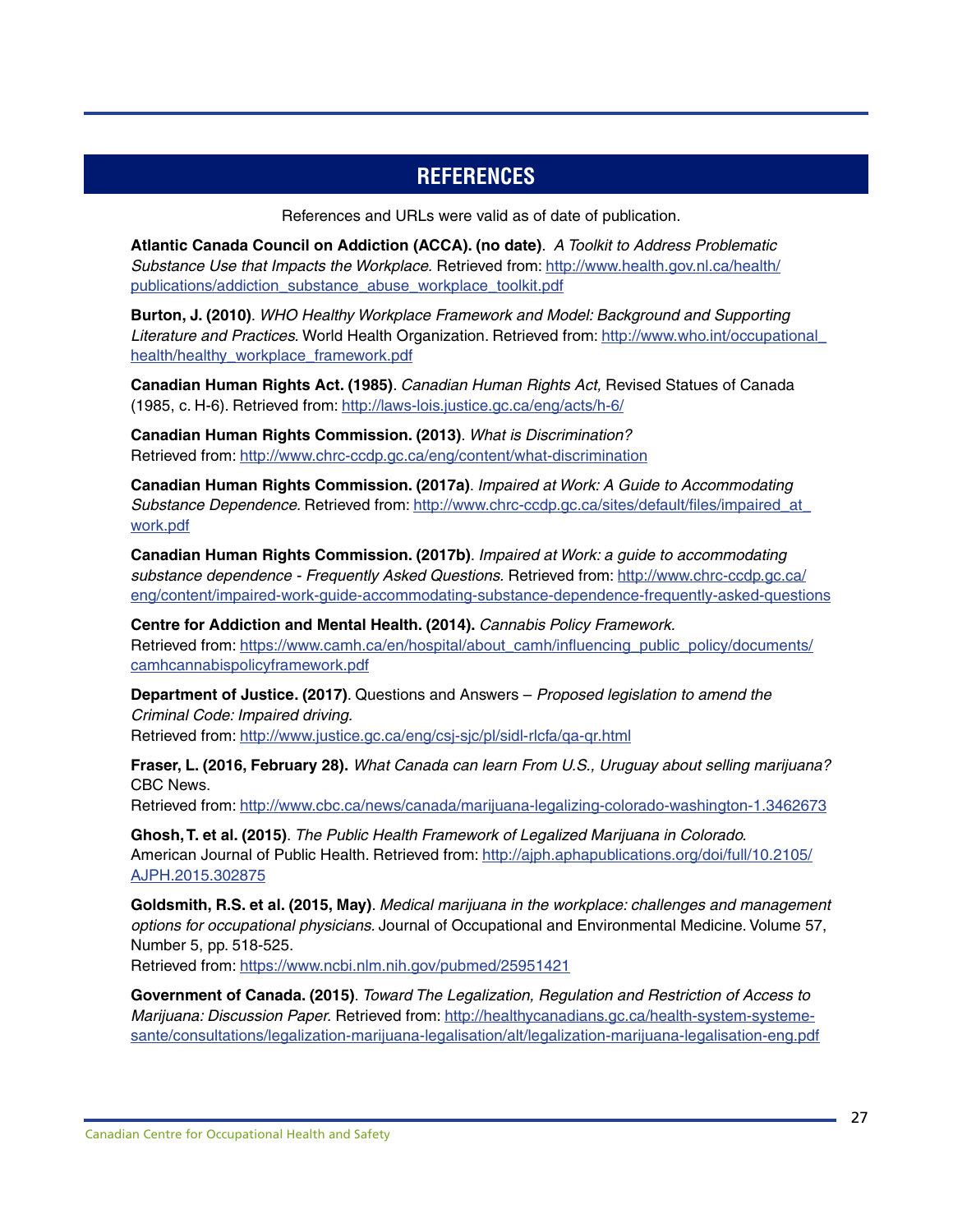**Government of Canada. (2016)**. *A Framework for the Legalization and Regulation of Cannabis in Canada: The final report of the task force on cannabis legalization and regulation.* Retrieved from: [http://healthycanadians.gc.ca/task-force-marijuana-groupe-etude/framework-cadre/](http://healthycanadians.gc.ca/task-force-marijuana-groupe-etude/framework-cadre/index-eng.php) [index-eng.php](http://healthycanadians.gc.ca/task-force-marijuana-groupe-etude/framework-cadre/index-eng.php)

**Harris, K. (2016, December 13)**. *Pot-impaired driving alarms raised in wake of marijuana task force report.* CBC News. Retrieved from: [http://www.cbc.ca/news/politics/marijuana-task-force-impaired](http://www.cbc.ca/news/politics/marijuana-task-force-impaired-driving-1.3894337)[driving-1.3894337](http://www.cbc.ca/news/politics/marijuana-task-force-impaired-driving-1.3894337)

**Health Canada. (2013)**. *Information for Health Care Professionals: Cannabis (marihuana, marijuana) and the cannabinoids. Dried plant for administration by ingestion or other means. Psychoactive agent.* Retrieved from: [https://www.canada.ca/en/health-canada/services/drugs-health-products/medical](https://www.canada.ca/en/health-canada/services/drugs-health-products/medical-use-marijuana/information-medical-practitioners/information-health-care-professionals-cannabis-marihuana-marijuana-cannabinoids.html)[use-marijuana/information-medical-practitioners/information-health-care-professionals-cannabis](https://www.canada.ca/en/health-canada/services/drugs-health-products/medical-use-marijuana/information-medical-practitioners/information-health-care-professionals-cannabis-marihuana-marijuana-cannabinoids.html)[marihuana-marijuana-cannabinoids.html](https://www.canada.ca/en/health-canada/services/drugs-health-products/medical-use-marijuana/information-medical-practitioners/information-health-care-professionals-cannabis-marihuana-marijuana-cannabinoids.html)

**Health Canada. (2016a)**. *Consumer Information – Cannabis (Marihuana, marijuana).* Retrieved from: [https://www.canada.ca/en/health-canada/services/drugs-health-products/medical](https://www.canada.ca/en/health-canada/services/drugs-health-products/medical-use-marijuana/licensed-producers/consumer-information-cannabis-marihuana-marijuana.html)[use-marijuana/licensed-producers/consumer-information-cannabis-marihuana-marijuana.html](https://www.canada.ca/en/health-canada/services/drugs-health-products/medical-use-marijuana/licensed-producers/consumer-information-cannabis-marihuana-marijuana.html)

**Health Canada. (2016b)**. *Access to Cannabis for Medical Purposes Regulations - Daily Amount Fact Sheet (Dosage).* Retrieved from: [https://www.canada.ca/en/health-canada/services/drugs-health](https://www.canada.ca/en/health-canada/services/drugs-health-products/medical-use-marijuana/information-medical-practitioners/marihuana-medical-purposes-regulations-daily-amount-fact-sheet-dosage.html)[products/medical-use-marijuana/information-medical-practitioners/marihuana-medical-purposes](https://www.canada.ca/en/health-canada/services/drugs-health-products/medical-use-marijuana/information-medical-practitioners/marihuana-medical-purposes-regulations-daily-amount-fact-sheet-dosage.html)[regulations-daily-amount-fact-sheet-dosage.html](https://www.canada.ca/en/health-canada/services/drugs-health-products/medical-use-marijuana/information-medical-practitioners/marihuana-medical-purposes-regulations-daily-amount-fact-sheet-dosage.html)

**Mental Health Commission of Canada. et al. (no date).** *Start the Conversation: Problematic Substance Use and the Workplace.*  Retrieved from:<http://www.ceapaonline.com/PSUW%20Brochure.pdf>

**National Health Service. (2016)**. *How long does cannabis stay in the body after smoking?* Retrieved from:<http://www.nhs.uk/chq/Pages/2287.aspx?CategoryID=53>

**Phillips, J.A. et al. (2015, April)**. *Marijuana in the Workplace: Guidance for Occupational Health Professionals and Employers.* Joint Guidance Statement of the American Association of Occupational Health Nurses and the American College of Occupational and Environmental Medicine. Journal of Occupational and Environmental Medicine, Volume 57,

Number 4, pp. 459-475. Retrieved from: [https://www.acoem.org/uploadedFiles/Public\\_Affairs/Policies\\_](https://www.acoem.org/uploadedFiles/Public_Affairs/Policies_And_Position_Statements/Guidelines/Guidelines/Marijuana%20JointGuidance%202015.pdf) [And\\_Position\\_Statements/Guidelines/Guidelines/Marijuana%20JointGuidance%202015.pdf](https://www.acoem.org/uploadedFiles/Public_Affairs/Policies_And_Position_Statements/Guidelines/Guidelines/Marijuana%20JointGuidance%202015.pdf)

**Public Service Health and Safety Association (PSHSA)**. **(2016)**. *Medical Marijuana in the Workplace.* Retrieved from: [https://www.pshsa.ca/wp-content/uploads/2016/01/PSHSA-Medical-](https://www.pshsa.ca/wp-content/uploads/2016/01/PSHSA-Medical-Marijuana-Sheet-OMDFCAEN1115.pdf )[Marijuana-Sheet-OMDFCAEN1115.pdf](https://www.pshsa.ca/wp-content/uploads/2016/01/PSHSA-Medical-Marijuana-Sheet-OMDFCAEN1115.pdf )

**Robertson. G. and G. McArthur. (2016, August 12)**. *What's in your weed?* The Globe and Mail. Retrieved from: [http://www.theglobeandmail.com/news/investigations/globe-investigation-whats-in](http://www.theglobeandmail.com/news/investigations/globe-investigation-whats-in-your-weed-we-tested-dispensary-marijuana-to-findout/article31144496/)[your-weed-we-tested-dispensary-marijuana-to-findout/article31144496/](http://www.theglobeandmail.com/news/investigations/globe-investigation-whats-in-your-weed-we-tested-dispensary-marijuana-to-findout/article31144496/)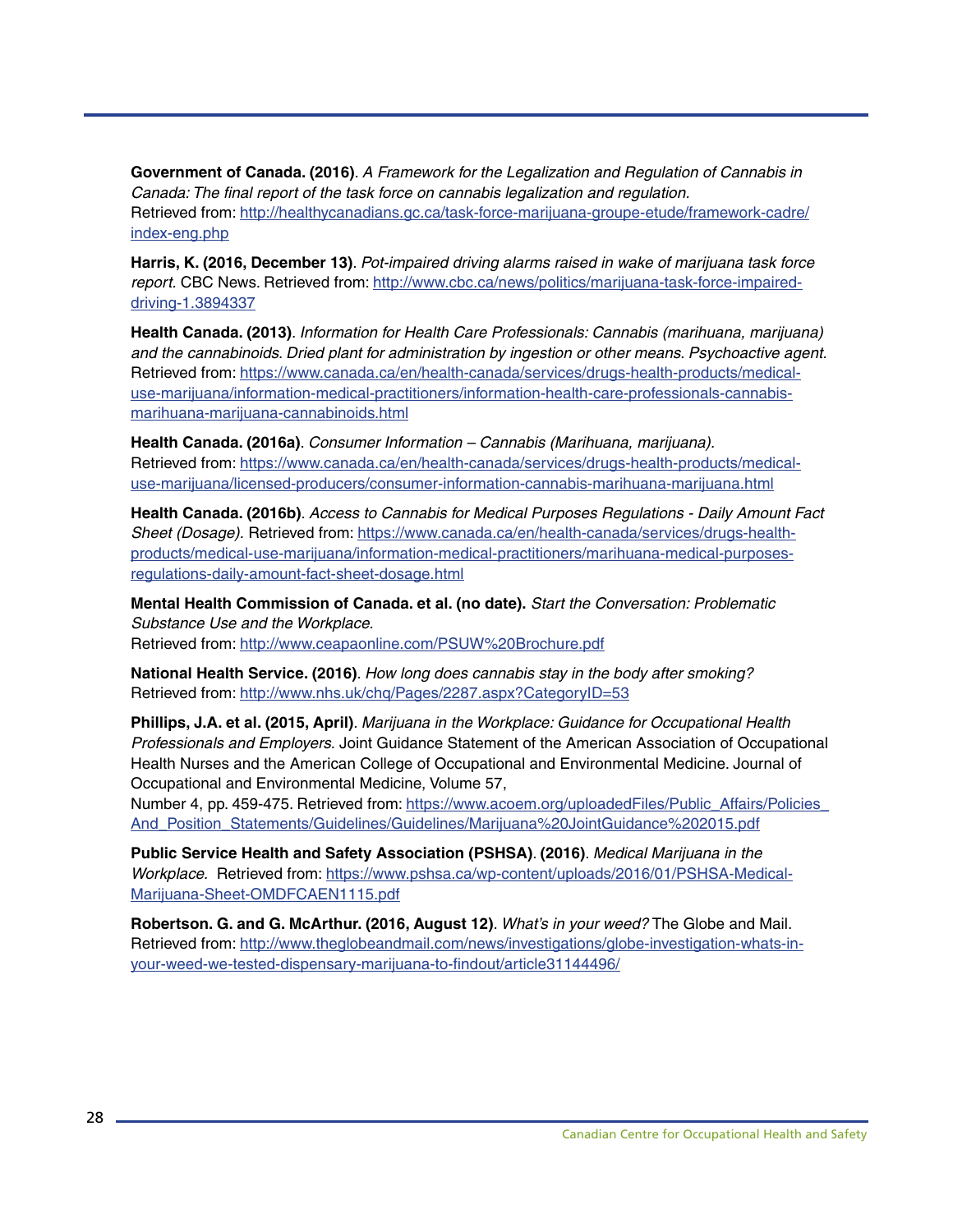**State of Colorado. (2017)**. *Good to Know: Learn the Laws.* Retrieved from:<http://goodtoknowcolorado.com/laws>

**Workplace Safety North. (2107)**. *Is Your Drug and Alcohol Policy Up To Date?* Retrieved from: [https://www.workplacesafetynorth.ca/news/news-post/your-drug-and-alcohol-policy](https://www.workplacesafetynorth.ca/news/news-post/your-drug-and-alcohol-policy-date-0)[date-0](https://www.workplacesafetynorth.ca/news/news-post/your-drug-and-alcohol-policy-date-0)

**World Health Organization. (2017)**. *Health topics: Disabilities.* Retrieved from:<http://www.who.int/topics/disabilities/en/>

**World Health Organization. (2016)**. *The health and social effects of nonmedical cannabis use.* Retrieved from:<http://apps.who.int/iris/bitstream/10665/251056/1/9789241510240-eng.pdf>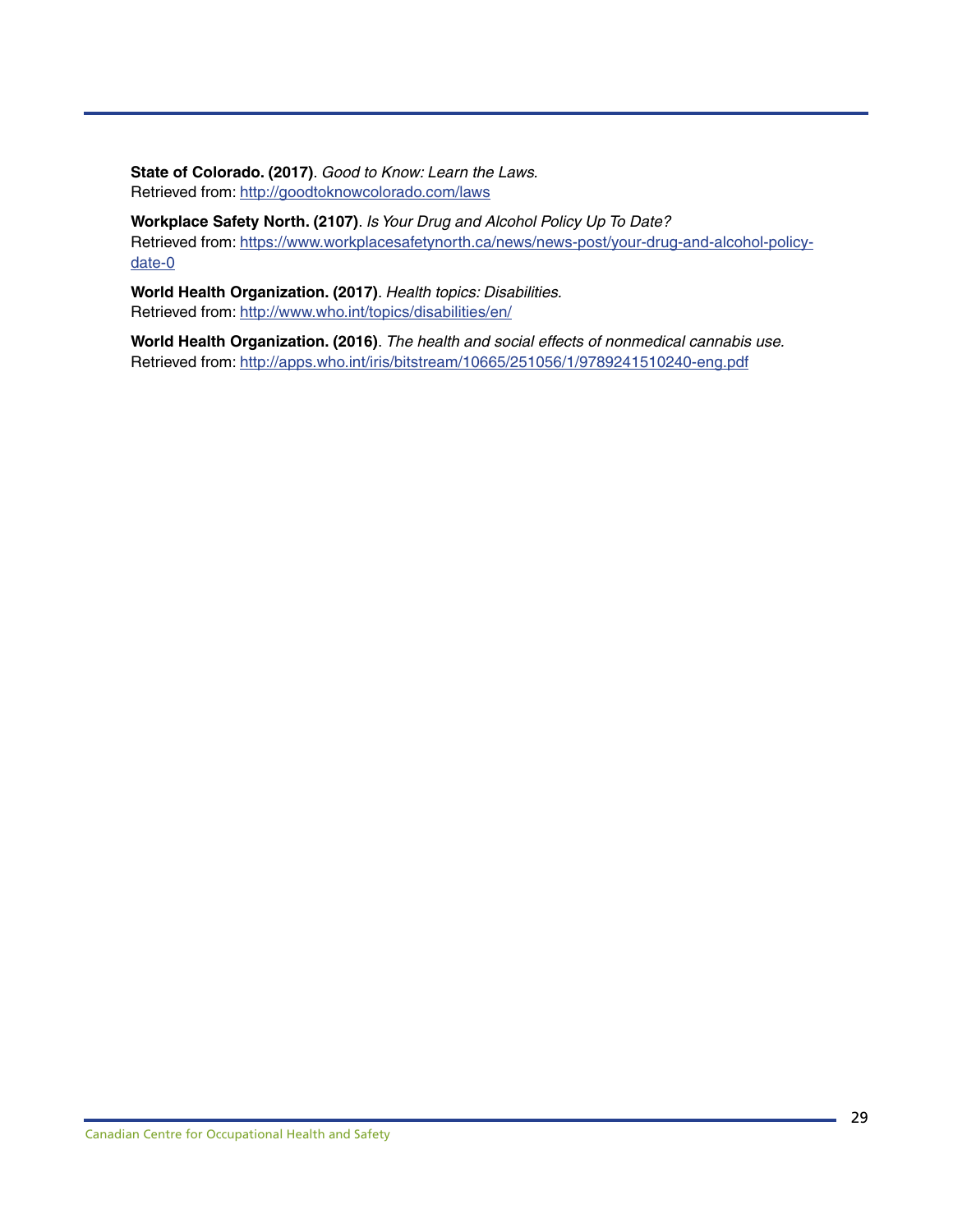### **RESOURCES**

### <span id="page-31-0"></span>**Legislation**

*Access to Cannabis for Medical Purposes Regulations (SOR/2016-230)* <http://laws.justice.gc.ca/eng/regulations/SOR-2016-230/>

*Canadian Human Rights Act Revised Statues of Canada (1985, c. H-6)* <http://laws-lois.justice.gc.ca/eng/acts/h-6/FullText.html>

*Cannabis Exemption (Food and Drugs Act) Regulations (SOR/2016-231)*  <http://laws.justice.gc.ca/eng/regulations/SOR-2016-231/>

*Controlled Drugs and Substances Act (S.C. 1996, c. 19)* <http://laws-lois.justice.gc.ca/eng/acts/C-38.8/>

#### **Any jurisdictional legislation that may apply including occupational health and safety, and human rights. Contact information is below:**

Occupational Health and Safety Jurisdictions across Canada <https://www.ccohs.ca/oshanswers/information/govt.html>

Human Rights Offices across Canada [https://www.ccohs.ca/oshanswers/information/human\\_rights.html](https://www.ccohs.ca/oshanswers/information/human_rights.html)

### **Samples of Case Law in Canada**

*Burton vs Tugboat Annie's Pub, 2016 BCHRT78*  [https://www.canlii.org/en/bc/bchrt/doc/2016/2016bchrt78/2016bchrt78.](https://www.canlii.org/en/bc/bchrt/doc/2016/2016bchrt78/2016bchrt78.html?autocompleteStr=2016%20BCHR) [html?autocompleteStr=2016%20BCHRT78&autocompletePos=1](https://www.canlii.org/en/bc/bchrt/doc/2016/2016bchrt78/2016bchrt78.html?autocompleteStr=2016%20BCHR)

*City of Calgary vs CUPE 37, 2015 CanLii 61756* [https://www.canlii.org/en/ab/abgaa/doc/2015/2015canlii61755/2015canlii61755.](https://www.canlii.org/en/ab/abgaa/doc/2015/2015canlii61755/2015canlii61755.html?autocompleteStr=201) [html?autocompleteStr=2015%20CanLii%2061756&autocompletePos=1](https://www.canlii.org/en/ab/abgaa/doc/2015/2015canlii61755/2015canlii61755.html?autocompleteStr=201)

*French vs Selkin Logging, 2015 BCHRT* <https://www.canlii.org/en/bc/bchrt/doc/2015/2015bchrt101/2015bchrt101.pdf>

*IBE W 1620 vs LCTCEA, 2016 CanLii 84114* [https://www.canlii.org/en/nl/nlsctd/doc/2016/2016canlii84114/2016canlii84114.](https://www.canlii.org/en/nl/nlsctd/doc/2016/2016canlii84114/2016canlii84114.html?autocompleteStr=20) [html?autocompleteStr=2016%20CanLII%2084114%20\(NL%20SCTD\)&autocompletePos=1](https://www.canlii.org/en/nl/nlsctd/doc/2016/2016canlii84114/2016canlii84114.html?autocompleteStr=20)

*Stewart vs Elk Valley Coal Corp, 2015 ABCA225* [https://www.canlii.org/en/ab/abca/doc/2015/2015abca225/2015abca225.](https://www.canlii.org/en/ab/abca/doc/2015/2015abca225/2015abca225.html?autocompleteStr=2015%20ABCA2) [html?autocompleteStr=2015%20ABCA225&autocompletePos=1](https://www.canlii.org/en/ab/abca/doc/2015/2015abca225/2015abca225.html?autocompleteStr=2015%20ABCA2)

*USW 7656 vs Mosaic Potash Colonsay 2016* <https://www.canlii.org/en/sk/skla/doc/2016/2016canlii18320/2016canlii18320.pdf>